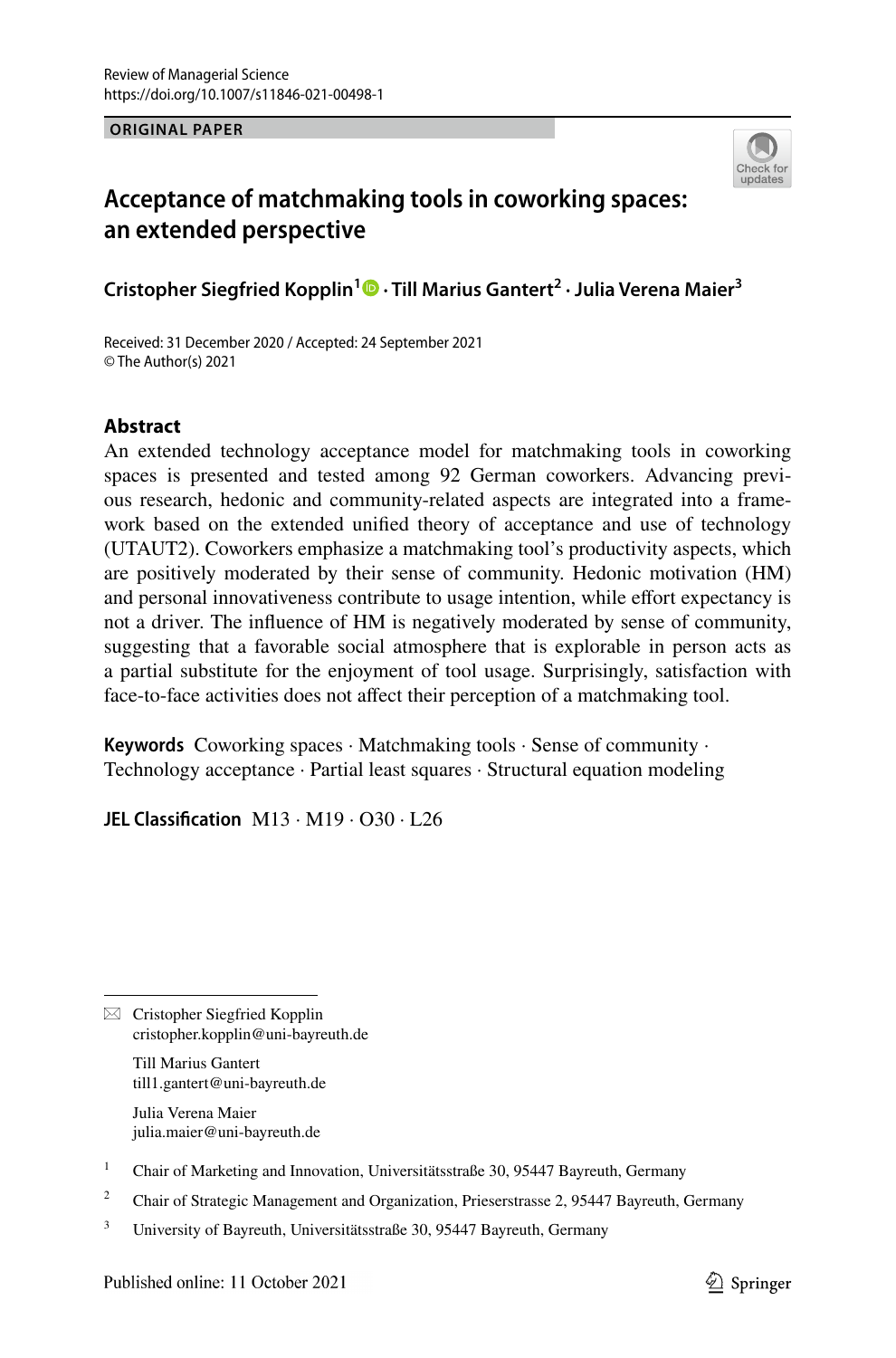### **1 Introduction**

Coworking spaces (CWS) are membership-based innovation hubs for cross-fertilization, inspiration, professional exchange, and economic environments that provide essential infrastructure for daily business (Bouncken and Reuschl [2018](#page-30-0); Garrett et al. [2017](#page-31-0); Gerdenitsch et al. [2016\)](#page-31-1). A growing body of evidence indicates that interaction indeed yields positive impacts on coworkers, such as enhancing knowledge sharing and creative performance (Rese et al. [2020\)](#page-32-0) and increasing work satisfaction (Bouncken et al. [2020a\)](#page-30-1). Even more important, evidence has been found that ascribes the community a critical role in deciding to stay in or leave a CWS (Garrett et al. [2017\)](#page-31-0), and nascent coworkers highly proft from more experienced members that may act similar to mentors (Bouncken and Aslam [2019\)](#page-30-2). On the other hand, research also emphasizes that CWS are fragile business models (Seo et al. [2017\)](#page-32-1). As such, providers need to understand their coworkers' needs and demands and offer a portfolio of adequate solutions, such as creating a creative and supportive environment, reinforced by infrastructure and events (e.g., workshops) (Blagoev et al. [2019;](#page-30-3) Garrett et al. [2017\)](#page-31-0). One of the main challenges, therefore, is understanding, inducing, and managing social interaction among coworkers.

For this undertaking, a holistic perspective, including both physical and digital amenities as well as coworkers' perception of these, is deemed necessary to investigate coworking-related phenomena. As digital applications are an inevita-ble component of a CWS (Bouncken et al. [2020b\)](#page-30-4), these software tools need to be included in CWS' design, amelioration, and management. Recent fndings have shown that CWS are environments of Co-Prosumption, i.e., co-located coworkers cocreate value with the CWS provider in the same service space (Bouncken and Tiberius [2021\)](#page-30-5). Hence, the software infrastructure also infuences value co-creation and, ultimately, impacts the CWS' service space manifestation: coworkers may coordinate cocreation among themselves, which may be afected by technology, work on their own, or combine both (Bouncken and Aslam [2019](#page-30-2); Spinuzzi [2012;](#page-32-2) Spinuzzi et al. [2019\)](#page-32-3). An example of software-based coordination lies in so-called innovation management software, which is used in companies and ecosystems to emphasize the aspects of innovation management in the innovation process (e.g., Huesig and Endres [2019](#page-31-2); Endres et al. [2021](#page-30-6)). Contrary to companies, professionals in CWS frst need to fnd each other to use appropriate software for better coordination.

Previous research has outlined the concept of so-called matchmaking tools, which are software applications meant to facilitate social connections and, as such, elicit serendipity, creativity, and innovation (Kopplin [2020](#page-31-3)). Matchmaking tools ofer a platform that serves as an intermediary between physical and digital, i.e., online and ofine, activities within the CWS and increases the number of possible business opportunities and the probability of encountering serendipitous situations, which some authors have proposed the main principle of CWS (Mori-set [2013](#page-32-4)). For example, they may link individuals from different backgrounds who may proft from a de-contextualization, i.e., an idea's transfer from one realm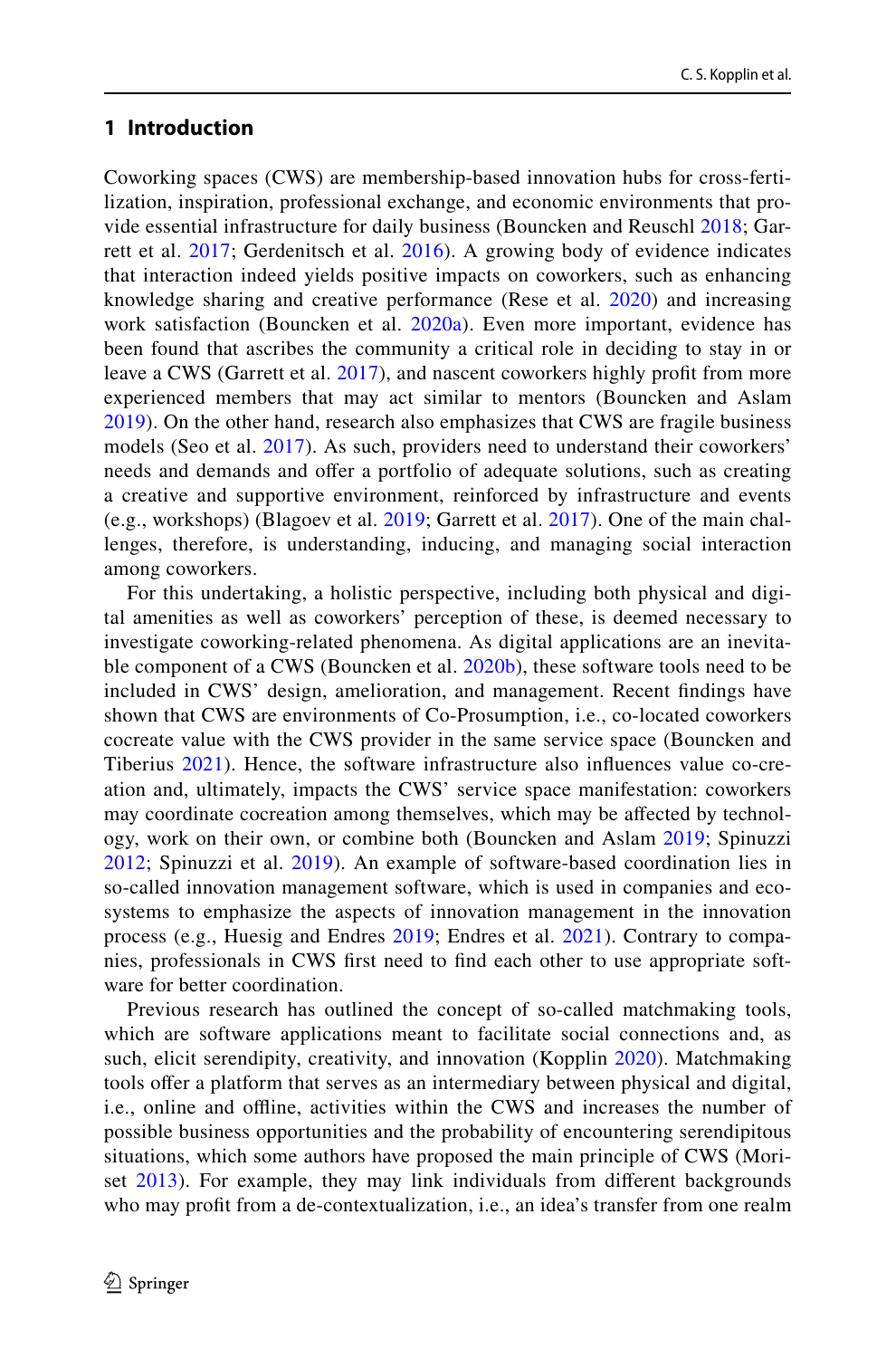to another (Bouncken and Aslam [2019\)](#page-30-2), which in essence is a coordination problem. Through their algorithmic nature, in contrast to more or less casual, free-ofconstraints face-to-face encounters, they may take the problem of pre-discoveries into account. This term refers to serendipitous insights that cannot be exploited as they are not recognized due to a lack of knowledge or skill (Merton and Barber [2004\)](#page-32-5). By creating digital profles that may be specifed with rich data on professional experience, personal interest, and existing knowledge, matchmaking tools can introduce coworkers who are likely to beneft from the encounter.

For the applications to manifest their benefts, it is critical that coworkers make use of them. Thus, their technology acceptance needs to be ensured. First insights into coworkers' acceptance of matchmaking tools have been presented by Kopplin [\(2020](#page-31-3)), with a focus on matchmaking tools conceptual layout and their utilitarian benefts. To understand the prospects and the role of these applications, it is necessary to integrate them within a broader nomological net extending the utilitarian view, which considers hedonic factors as well as CWS-specifc contextual infuences such as the availability of "ofine" activities such as workshops, breakfasts, and pitch sessions, which are common elements of coworking (Blagoev et al. [2019\)](#page-30-3). Thus far, little research has investigated the acceptance of matchmaking tools in CWS.

In a nutshell, the extant work on matchmaking tools is somewhat theoretical and needs empirical amplifcation. Besides the study by Kopplin ([2020\)](#page-31-3), insights are scarce. The purpose of this study is to advance our understanding of these applications in two substantial ways: frst, additional empirical evidence for the impact of utilitarian aspects is provided, and the research perspective is extended to further include hedonic and context-dependent variables, namely sense of community and coworkers' satisfaction with ofine activities. Second, the infuence of user perceptions on technology acceptance is assessed from sufficiency and necessity angles, thus presenting 'both sides of the coin'. In total, we provide a contextualized and methodologically holistic view of coworkers' acceptance of matchmaking tools. Thus, our research questions are as follows:

RQ1: Which infuence factors drive coworkers' acceptance of matchmaking tools?

RQ2: What is the nature of this influence in terms of necessity and sufficiency?

Based on a UTAUT2 framework, an adapted model is derived and tested using partial least squares structural equation modeling (PLS-SEM), complemented by a necessary condition analysis (NCA) (Dul [2016a\)](#page-30-7). Our study contributes to the CWS literature by identifying the structure and impact of coworkers' perception of matchmaking tools on their intended usage behavior, providing insights into their goals when using such an application, and ofering starting points for CWS providers' deliberate design of the CWS' technological infrastructure. By contextualizing a UTAUT2-based model, we also contribute to the technology acceptance literature as we demonstrate the implementation of variables capturing the social surrounding as well as alternatives that may serve the same purposes as the technology under investigation.

The remainder of the paper is structured as follows. Section [2](#page-3-0) outlines the related work and sheds light on the theoretical underpinnings. The research design is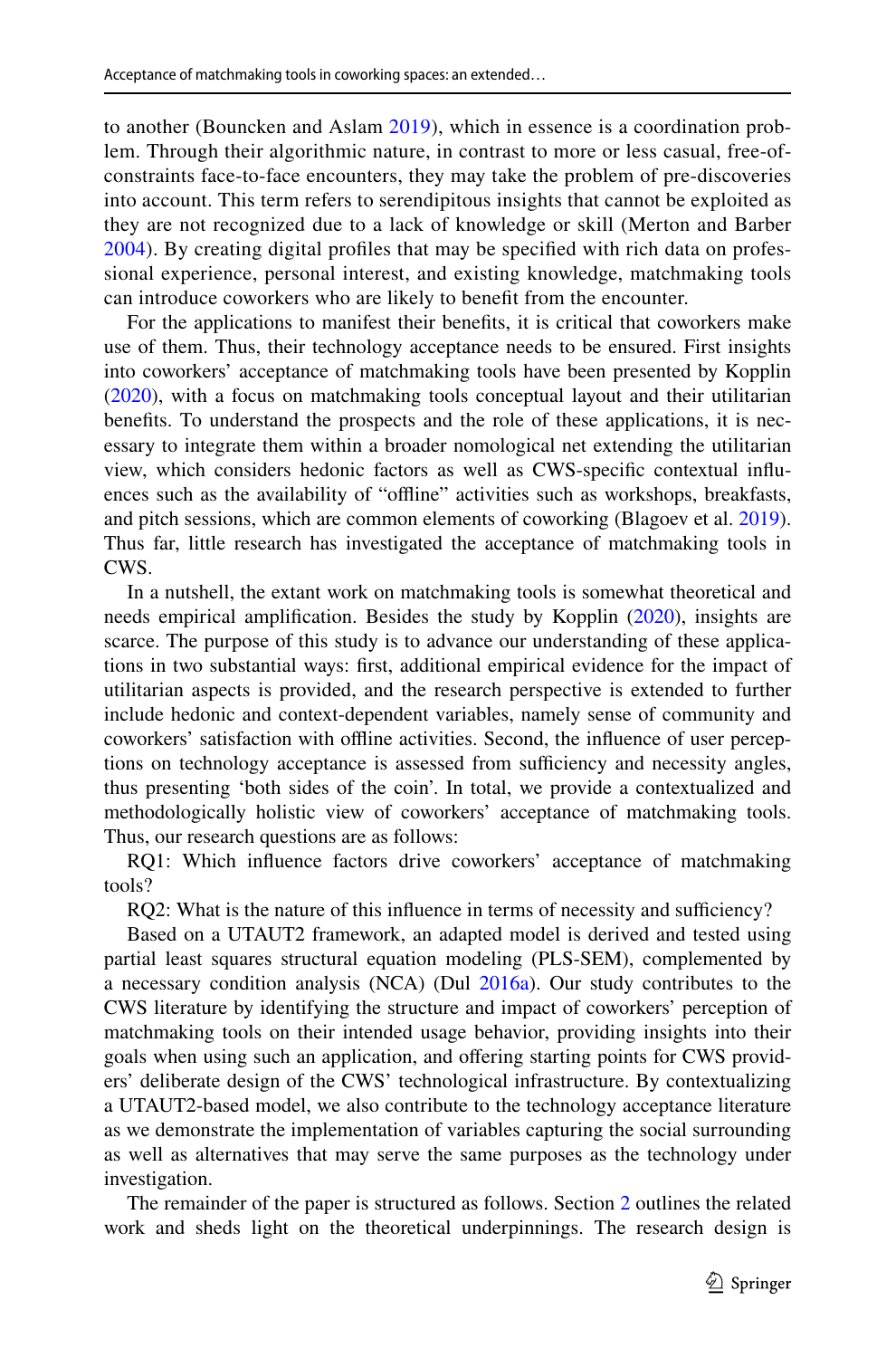presented in Sect. [3](#page-9-0), followed by the results in Sect. [4](#page-10-0), and a discussion in Sect. [5.](#page-18-0) The fnal section gives concluding remarks and provides an outlook for future research.

#### <span id="page-3-0"></span>**2 Theoretical background**

#### **2.1 Role and acceptance of technology in coworking spaces**

CWS have mushroomed worldwide and sparked a rich body of scientifc studies from a broad range of disciplines. As out-of-the-box workplaces, they offer a mixture of basic infrastructure, such as Internet access, and various amenities like workshops (Spinuzzi [2012\)](#page-32-2). Coworking spaces (CWS) are membership-based innovation hubs for cross-fertilization, inspiration, and professional exchange, and economic environments that provide essential infrastructure for daily business (Bouncken and Reuschl [2018](#page-30-0); Garrett et al. [2017](#page-31-0); Gerdenitsch et al. [2016\)](#page-31-1). Individuals as well as startup companies and employees of large corporations work alongside each other and utilize the same physical and digital amenities (Bianchi et al. [2018\)](#page-30-8), which may comprise basic technology such as WiFi access, but also social events in the form of pitch sessions, workshops, and the like (Blagoev et al. [2019](#page-30-3); Garrett et al. [2017\)](#page-31-0). Within this environment, coworkers have personal goods (e.g., a mailbox or a messaging inbox) and collective goods (e.g., mutually used lounge areas, phone booths) at their disposal (DeGuzman and Tang [2011](#page-30-9)). In short, CWS may be described as surroundings of sociomateriality (Bouncken et al. [2020b](#page-30-4); Orlikowski [2007](#page-32-6)) that offer an out-of-the-box ecosystem.

This interplay between a community of like-minded people and supporting infrastructure renders interaction among coworkers a vital component of everyday coworking. The extant literature has found mixed evidence regarding CWS' community spirit, and the phrase 'working alone together' has been cited in many publications (coined by Spinuzzi [2012](#page-32-2); see also the discussion of the term community in Spinuzzi et al. [2019](#page-32-3)). As Bouncken et al. [\(2020b](#page-30-4)) summarize, coworking has not lived up to expectations so far and has brought disappointment on the sides of providers and coworkers. It appears that mere spatial proximity is not sufficient for benefcial interaction; instead, cognitive proximity needs to be created (Bouncken and Aslam [2019](#page-30-2); Kopplin [2020](#page-31-3)). As one remedy, digital tools for information dissemination and supporting coworkers fnd complementary resources, such as a business partner, have been proposed (Bouncken et al. [2020b](#page-30-4)). The study at hand hence investigates drivers of coworkers' technology acceptance of matchmaking tools to understand drivers and barriers of their use and advances our current knowledge by integrating hedonic as well as environmental factors in terms of coworkers' sense of community and the availability of potentially competitive 'ofine' activities such as pitch sessions and workshops. In this vein, we adapt the extant knowledge about technology acceptance to refect coworking's characteristics and provide a coworking-specifc conceptual framework. Further, we provide empirical data on coworkers' evaluation of potential uses regarding matchmaking tools in their daily routine.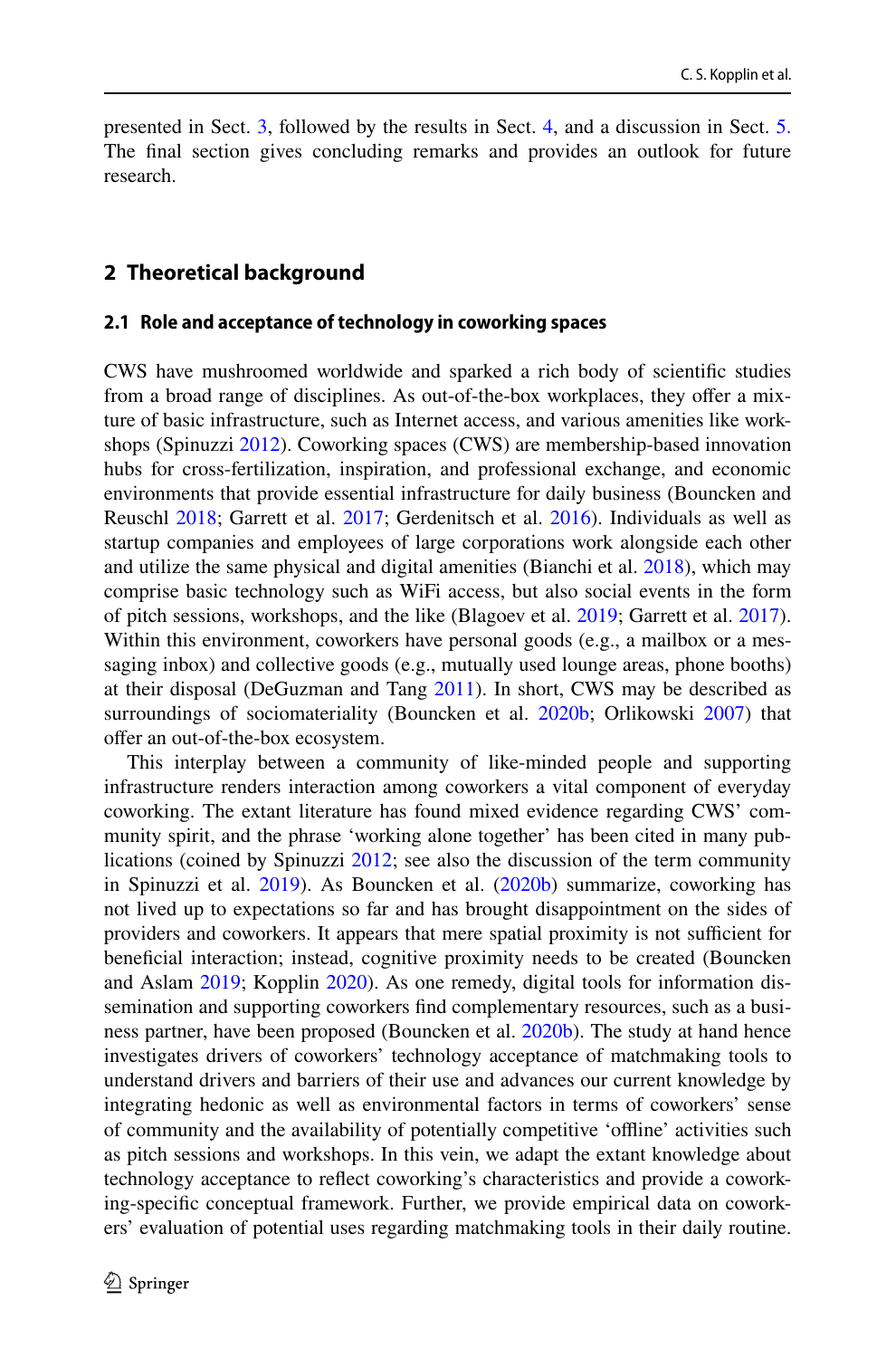For CWS providers to successfully implement such an application, it is critical to understand coworkers' perceptions and evaluations of this type of software.

### **2.2 Utilitarian beliefs**

Due to their embedding in the sharing economy (Bouncken et al. [2020a;](#page-30-1) Gandini [2015](#page-31-4)), CWS are characterized by the idea of an interactive environment that enables collaboration (Schmidt and Brinks [2017\)](#page-32-7). This sharing focus is enabled by the omnipresence and availability of digitalized tools, making it feasible to connect supply and demand anytime and anywhere, and, thus, it emphasizes the role of access to resources instead of owning them (Belk [2014\)](#page-30-10). Recent research indicates that collaborative eforts, such as knowledge sharing, increase coworkers' creative performance, which is frequently viewed as a major beneft of CWS (Bouncken and Aslam [2019](#page-30-2); Parrino [2015](#page-32-8); Rese et al. [2020](#page-32-0)). Indeed, a thrive to learn has been proposed as the defning quality of coworking (Bouncken and Aslam [2019;](#page-30-2) Waters-Lynch and Potts [2017](#page-32-9)). Seo et al. [\(2017](#page-32-1)) add that CWS provide an essential realm for exchange and gaining experience, which is of particular help in regions with high numbers of one-person companies and startups. This functionality of providing a junction, serving as a beacon for those who need it, appears vastly similar to the Schelling Point notion mentioned by Waters-Lynch and Potts ([2017\)](#page-32-9). In essence, CWS may be described as loci for conjointly venturing, which implies coordination requirements among coworkers.

Within a typical CWS, several mechanisms are in place to facilitate socially connecting for inspiration and innovation. Common elements comprise digital member directories, newsletters, and social events, but also community hosts, and digital interfaces between the digital and physical realm such as matchmaking tools (Kopplin [2020;](#page-31-3) Waters-Lynch and Potts [2017\)](#page-32-9). Coworkers, of course, need to be aware of these amenities to be able to beneft from them. Such learning opportunities that have been institutionalized "support the combination and recombination of knowledge" (Bouncken and Aslam [2019\)](#page-30-2), and, consequently, are valuable assets for both coworkers and CWS providers. Focusing on mere co-location for collaboration can be misleading (Spinuzzi [2012](#page-32-2)), as instead, the interplay of "social actors and material artifacts" (Bouncken and Aslam [2019\)](#page-30-2) needs to be considered. Any solution that seeks acceptance thus needs to bear an advantage regarding identifying and approaching helpful others, i.e., coworkers will evaluate whether it is reasonable to assume "the existence of a use-performance relationship" (Agarwal and Karahanna [2000](#page-29-0)). As CWS are spheres where the online and the ofine realms mix, and coworkers may ask around for help in person, use a bulletin board, or ask the community host for information, it is assumed that rational decision-makers will also evaluate whether the usage of a matchmaking tool is low in effort. Hence, we derive the following hypotheses: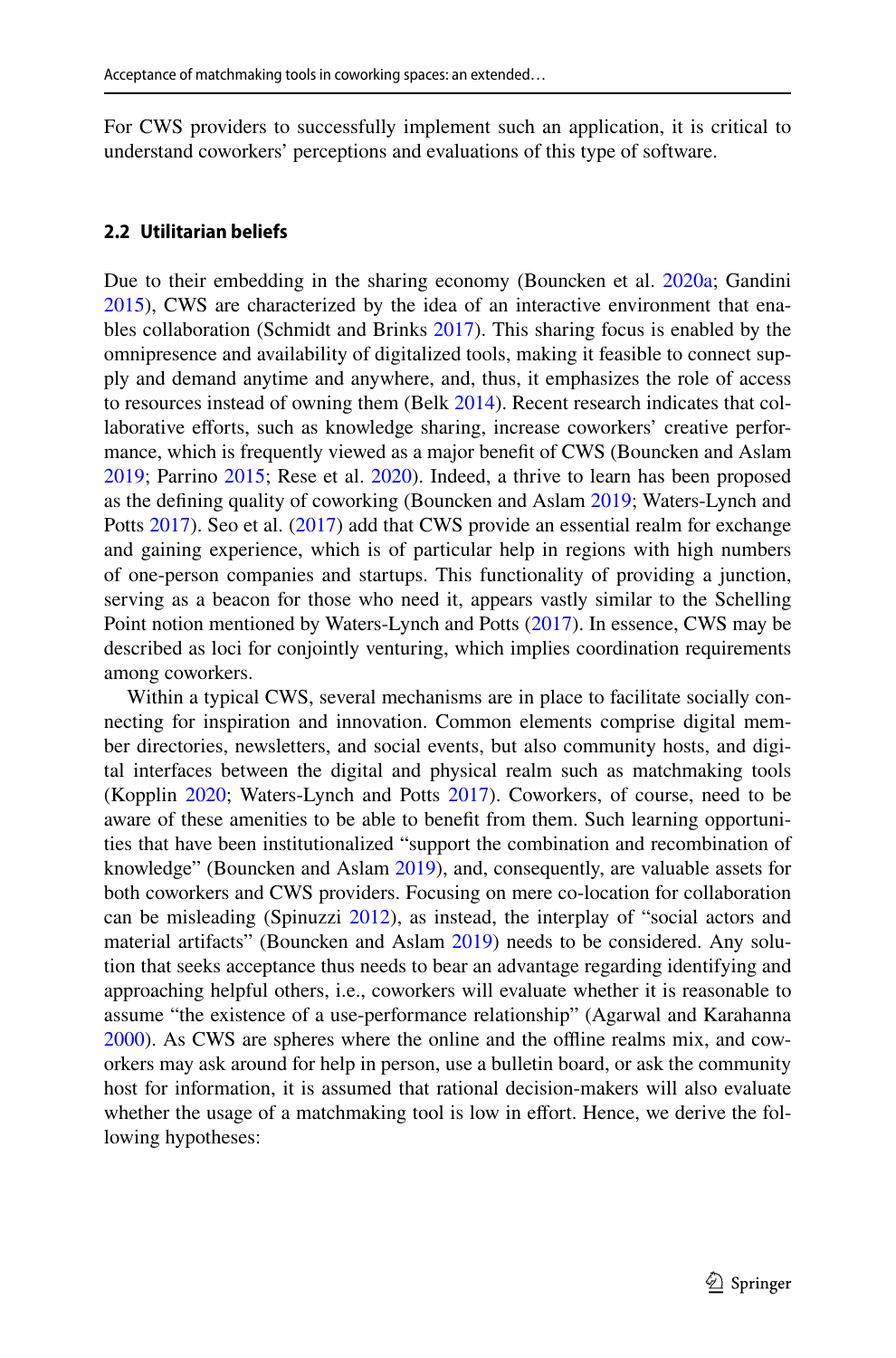**H1** Performance expectancy (PE) has a positive impact on coworkers' behavioral intention to use a matchmaking tool.

**H2** Efort expectancy (EE) has a positive impact on coworkers' behavioral intention to use a matchmaking tool.<sup>[1](#page-5-0)</sup>

#### **2.3 Hedonic beliefs and personal innovativeness**

Recent years have witnessed the implementation of technologies previously known from consumer settings in the professional context. This phenomenon has been termed consumerization and proposes to view individuals as consumers, regardless of whether they are in an actual demand situation or on the supply side (Harris et al. [2012](#page-31-5)). We believe that consumerization adequately represents the entanglement of coworkers within a CWS, and, particularly in the case of matchmaking tools, it is likely that most coworkers have experiences with similar applications from their private contexts. For example, Tinder may be a prominent specimen of matchmaking tools in the realm of romantic relationships.

Further, including private settings into the professional context renders coworkers' behavioral beliefs about receiving hedonic benefts an essential factor (Venkatesh et al. [2012\)](#page-32-10). This integration is also consistent with the notion of dual-purpose information systems, i.e., applications that fulfll both utilitarian and hedonic needs, and of which communication-related tools are a prominent example (Wu and Lu [2013\)](#page-32-11). Thus, we hypothesize:

**H3** Hedonic motivation has a positive impact on coworkers' behavioral intention to use a matchmaking tool.

Extant research has further proposed to include the concept of personal innovativeness (PI) (Kopplin [2020](#page-31-3)). As CWS yield an innovative, creative, and inspirational nature, coworkers may feel attracted to novel tools that incorporate a progressive and forward-looking quality. PI has been introduced to the literature to explain why some individuals are willing to employ a new technology while others are not, and has a long history in research on innovation difusion but also marketing (Agarwal and Prasad [1998](#page-29-1)). In the literature on the difusion of innovations, notions of consumers being located on a continuum from innovative to not innovative serve as anchor points for segmentation based on the time of particular individuals' adoption (Rogers and Shoemaker [1971\)](#page-32-12). This conceptualization has not been without criticism (see, e.g., Midgley and Dowling [1978](#page-32-13)), and more specifc defnitions distinguishing between global and domain-specifc innovativeness have been proposed (Flynn and Goldsmith [1993](#page-31-6)). Consistent with this distinction, Agarwal and Prasad [\(1998](#page-29-1)) develop the concept of PI in the domain of information technology and view

<span id="page-5-0"></span><sup>&</sup>lt;sup>1</sup> Note that in the technology acceptance field, EE is commonly reverse scaled (e.g., in UTAUT2), i.e., high values indicate perceptions of low effort.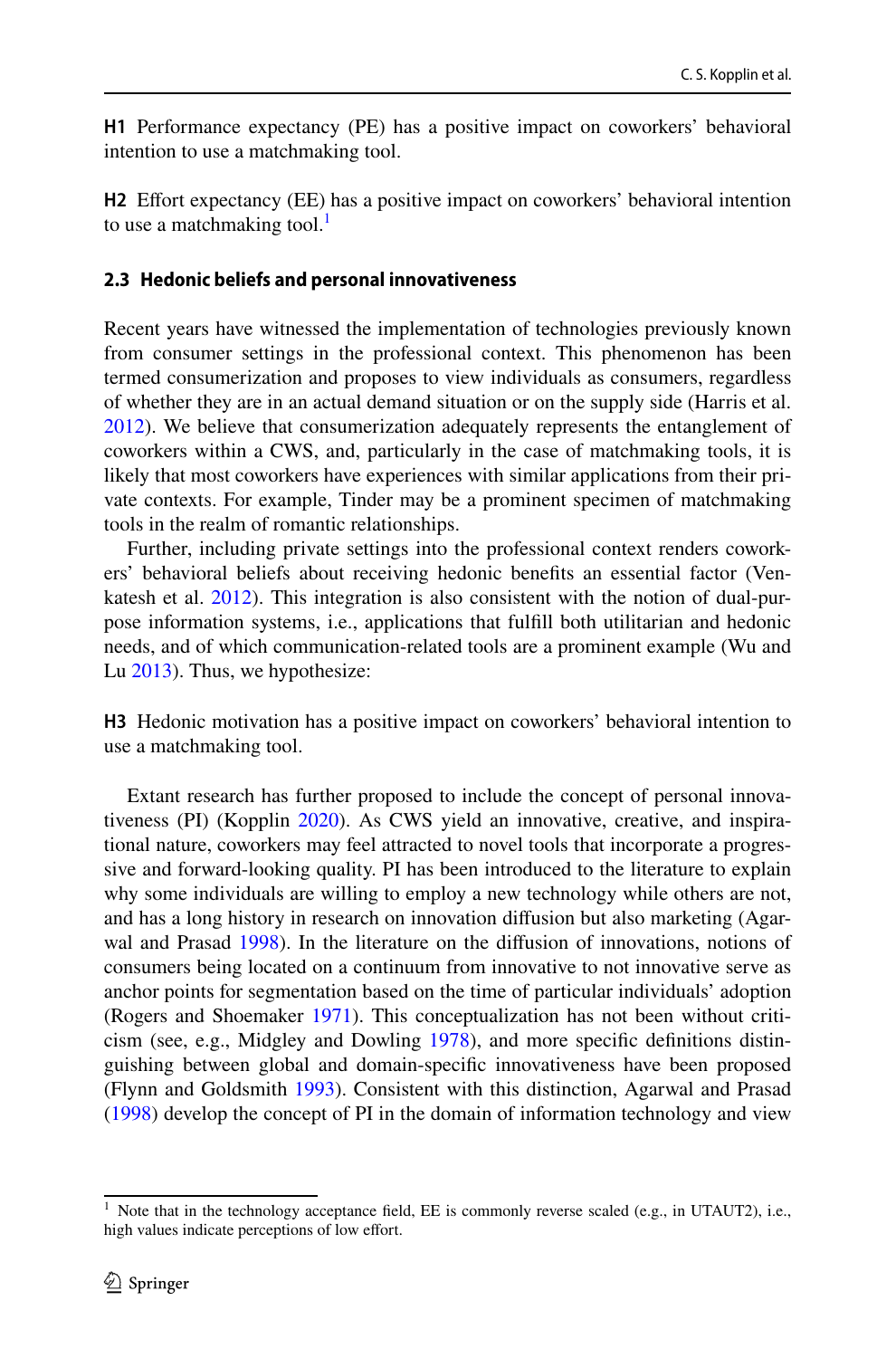it as an essential moderator for technology acceptance measurement. However, this specifcation has led to mixed results, and Agarwal and Karahanna ([2000\)](#page-29-0) proposed a new construct termed cognitive absorption as an antecedent of TAM-based variables (i.e., perceived usefulness and perceived ease of use), which in turn is infuenced by PI and playfulness. Here, a frst shift from a moderating role towards an antecedent could be observed.

Complementary research shows that it may be adequately used as a factor of behavioral intention; however, it is mediated by TAM-related constructs such as perceived usefulness and perceived ease of use (Jackson et al. [2013;](#page-31-7) Lu et al. [2005\)](#page-31-8), corroborating the work by Agarwal and Karahanna [\(2000](#page-29-0)). For example, Lu et al. [\(2005](#page-31-8)) argue that predominant technology acceptance models are commonly used after adoption, and, as such, they are more related to continuous use than to acceptance. They conclude that for the pre-adoption context, "holistic experiences with technology as captured in constructs such as enjoyment, fow, and social image are potentially important explanatory variables in technology acceptance" (Lu et al. [2005](#page-31-8)). During this initial phase of adoption, "decision-making is exposed to variables other than those incurred by the technology itself" (Lu et al. [2005](#page-31-8)). We need to understand how beliefs about a technology's properties are created (Agarwal and Karahanna [2000\)](#page-29-0). Besides perceived relevance (PR), PI is included for this purpose. Consequently, we derive:

**H4a** Personal innovativeness has a positive impact on coworkers' behavioral intention to use a matchmaking tool.

**H4b** Personal innovativeness has a positive impact on hedonic motivation.

#### **2.4 Perceived relevance**

The extant literature mentions that coworkers may follow diferent goals and behavioral patterns during their visits. In the terminology provided by Bouncken et al. [\(2020a\)](#page-30-1), they may be classifed as utilizers (i.e., they focus on the infrastructure), socializers (i.e., social acknowledgment is emphasized), and learners (i.e., knowledge acquisition is the main motive). To incorporate this heterogeneity in our model, we propose that not only the perception that a matchmaking tool will support social interactions will have an impact, but also coworkers' belief that such tools' capabilities match their own goals. For example, a socializer may prefer attending events in person rather than assessing member profles on her smartphone, i.e., a matchmaking tool's PR may be low. PR has been studied in a variety of contexts such as online advertising (Campbell and Wright [2008](#page-30-11); Jung [2017](#page-31-9)), Internet use for information seeking (Shih [2004](#page-32-14)), media usage in education (Hu et al. [2003\)](#page-31-10), and technology acceptance in general (Bhattacherjee and Sanford [2006](#page-30-12)), and describes individuals' impression of goal congruency, i.e., the object under investigation is "related to personal needs and values" (Jung [2017\)](#page-31-9) and "instrumental in achieving their per-sonal goals" (Celsi and Olson [1988](#page-30-13)). Extant research shows that PR has a positive infuence on attitude, which is established by beliefs about the likely outcomes of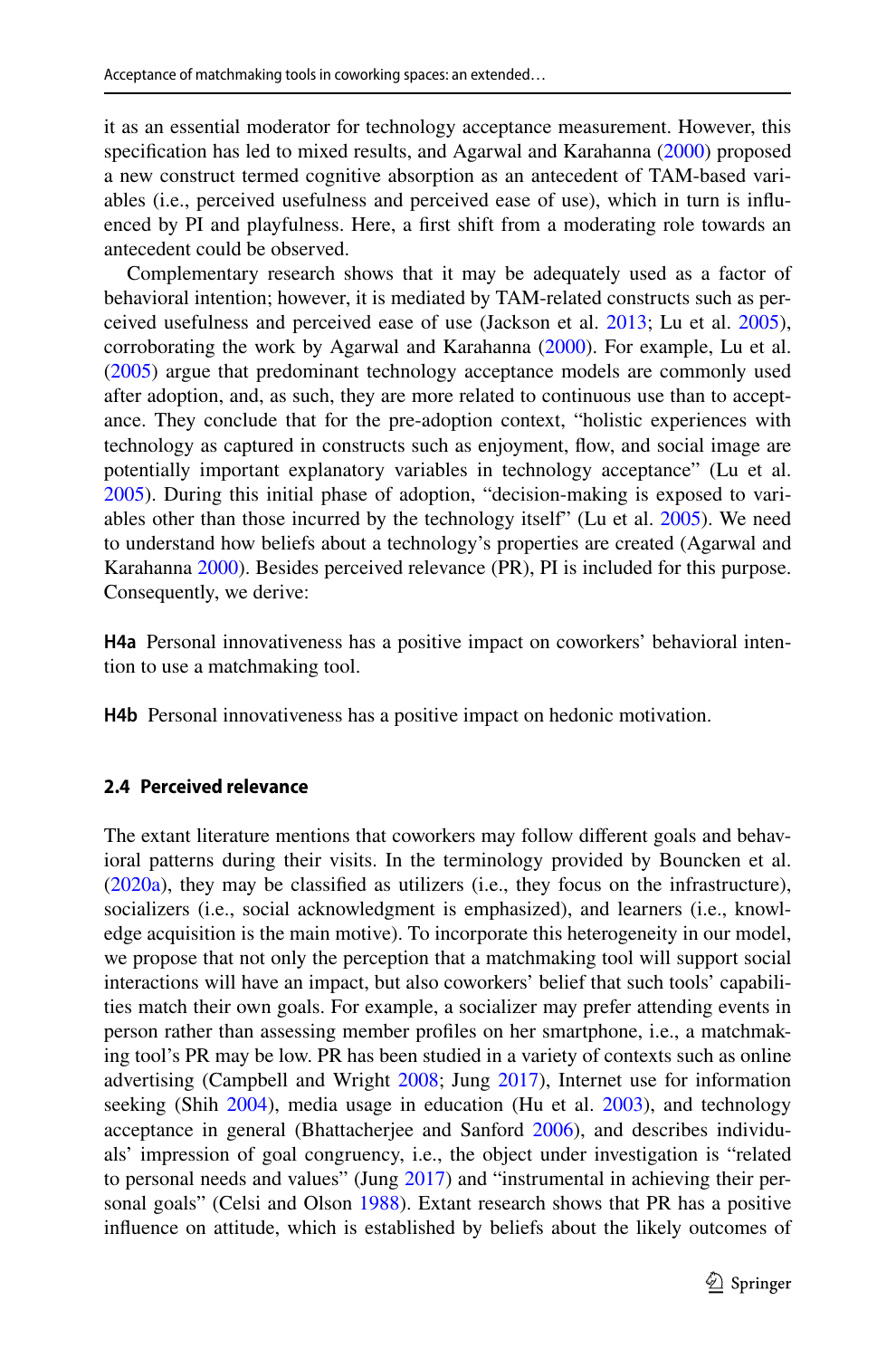a certain behavior (Celsi and Olson [1988;](#page-30-13) Fishbein and Ajzen [1975;](#page-31-11) Madden et al. [1992](#page-31-12)). Consequently, PR is expected to impact the perception of technology's performance capabilities positively.

When a coworker observes a high degree of congruency between personal goals and the matchmaking tool's capabilities, it is also assumed that the effort that is necessary to make use of the tool is viewed in a positive light, as a sort of investment that helps to take the next steps towards one's goal. Indeed, evidence has been found that notions of usefulness and ease of use are infuenced by PR (Shih [2004](#page-32-14)). Further, depending on the individual coworker's goals, the entertaining, i.e., hedonic component of the application, may be the vital reason for usage. We thus hypothesize:

**H5a** Perceived relevance has a positive impact on performance expectancy.

**H5b** Perceived relevance has a positive impact on effort expectancy.

**H5c** Perceived relevance has a positive impact on hedonic motivation.

#### **2.5 Community and social interaction**

The fnal set of hypotheses includes coworkers' sense of community and their interactions in the physical rather than the digital realm. These context factors are critical to understanding the role of matchmaking tools in CWS, as, for example, a particular coworker's goals may be entirely achievable through personal communication, rendering a software application for the same purpose irrelevant. A CWS' community may be viewed as consisting of distinct economic entities—which may be individual freelancers, startup teams, and other actors such as employees from incumbent organizations—and consequently, there is commonly no shared economic agenda (Bianchi et al. [2018](#page-30-8); Garrett et al. [2017\)](#page-31-0). Hence, initiating a collaboration is unsolicited.

In this regard, it is important to keep in mind that CWS are not only practical, utility-focused environments but organizational phenomena (Blagoev et al. [2019\)](#page-30-3), and the notion of community is central to these places (Bouncken et al. [2020a;](#page-30-1) Garrett et al. [2017](#page-31-0); Gerdenitsch et al. [2016](#page-31-1); Spinuzzi et al. [2019](#page-32-3)). In contrast to a neutral container " (Blagoev et al. [2019\)](#page-30-3), CWS provide opportunities for networking and identifcation (Capdevila [2013\)](#page-30-14). As Waters-Lynch and Potts [\(2017](#page-32-9)) mention, coworkers frequently do not seek traditional office standards but pay their membershipfee for entering a space that solves the coordination problem of 'who needs to be met'. Against the backdrop of a matchmaking tool's capabilities, the concept of a coordination problem is a valuable theoretical lens. In line with Waters-Lynch and Potts ([2017\)](#page-32-9), we deem community and coordination not mutually exclusive perspectives on coworking but complements that provide a partial understanding each. Exchange is contingent upon social factors such as trust and the perceived absence of opportunity (Bouncken and Reuschl [2018;](#page-30-0) Rese et al. [2020;](#page-32-0) Spinuzzi et al. [2019\)](#page-32-3). Consequently, a favorable assessment of a CWS' social sphere should positively afect coworkers' perception of a matchmaking tool.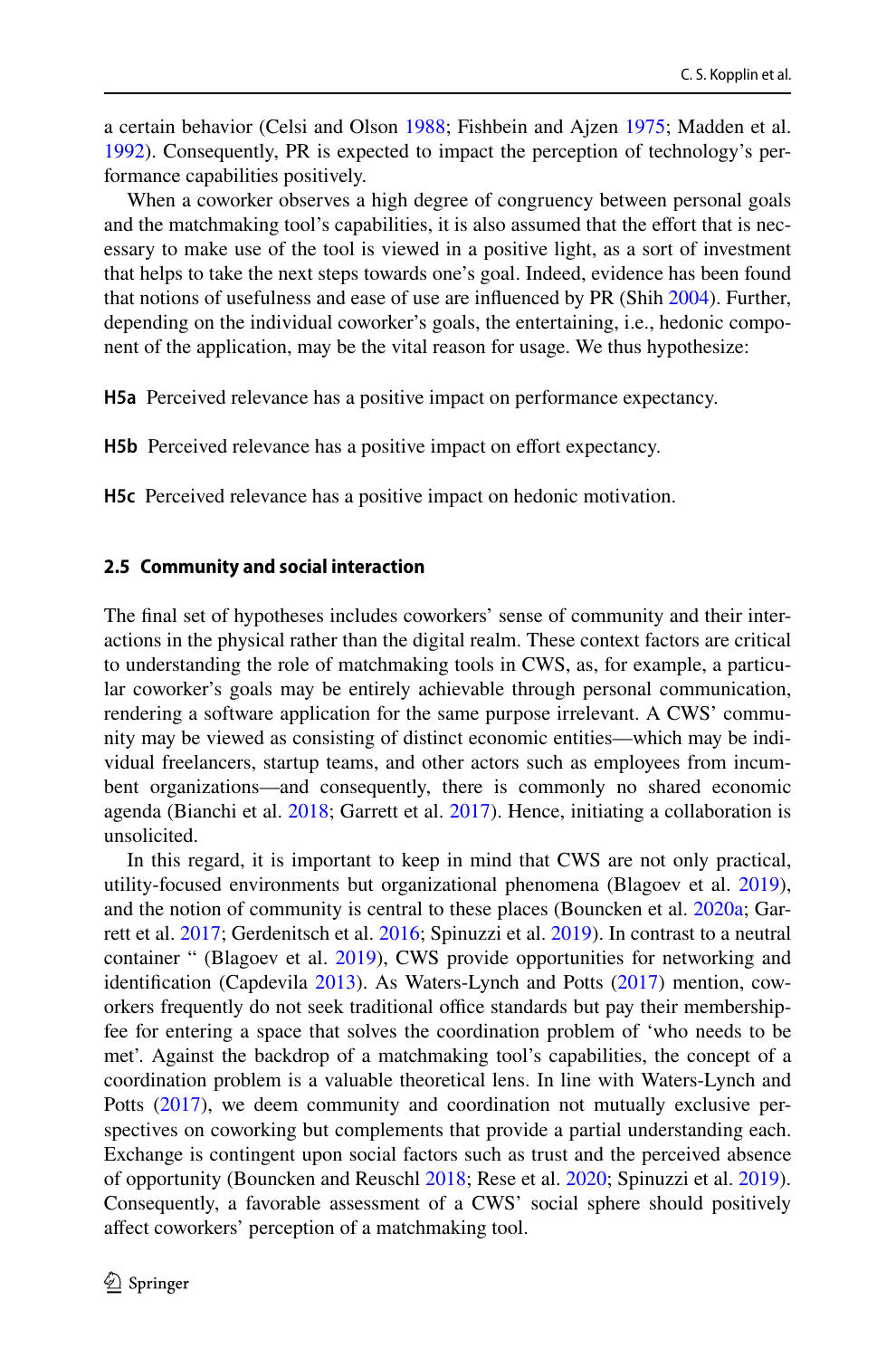We use two constructs to capture the interplay of personal and digital interaction in CWS: sense of community and satisfaction with ofine activities. Both constructs are assumed to mirror the social sphere of the CWS. The open layout and architecture has been mentioned as a facilitator for social interaction (Bilandzic and Foth [2013](#page-30-15)), and, as such, a certain degree of rivalry between online and offline activities may be expected.

We, therefore, hypothesize:

**H6a** Sense of community positively moderates the impact of performance expectancy on coworkers' behavioral intention to use a matchmaking tool.

H6b Sense of community positively moderates the impact of effort expectancy on coworkers' behavioral intention to use a matchmaking tool.

**H6c** Sense of community positively moderates the impact of hedonic motivation on coworkers' behavioral intention to use a matchmaking tool.

Considering the role of ofine activities, we expect a moderating infuence on PR's impact. PR, capturing the perception of congruency between the individual demands and the technology's capabilities, should be unafected by the availability of alternatives, as this congruency is an absolute rather than a relative assessment and is not context-dependent. Thus, we conclude that satisfaction with ofine activities should not be a factor of PR. The PR of the tool itself should not be altered by the mere presence of alternatives. Instead, it is expected that satisfaction with these alternatives will attenuate, i.e., negatively moderate, the impact that PR has on the coworker's perceptions of PE and EE: the more satisfed the individual coworker is regarding alternatives, the less substantial they may feel to use the tool due to a high degree of congruency between the application's capabilities and their job's demands, as alternatives may provide more attractive benefts (e.g., they may exhibit an even more substantial congruency). In other words, it is expected that the criticality of a goal congruency is diminished when other opportunities are available that may also help to achieve a certain goal. This leads to the following hypotheses:

**H7a** Satisfaction with ofine activities negatively moderates the impact of perceived relevance on performance expectancy.

**H7b** Satisfaction with ofine activities negatively moderates the impact of perceived relevance on effort expectancy.

Figure [1](#page-9-1) displays the fnal research model.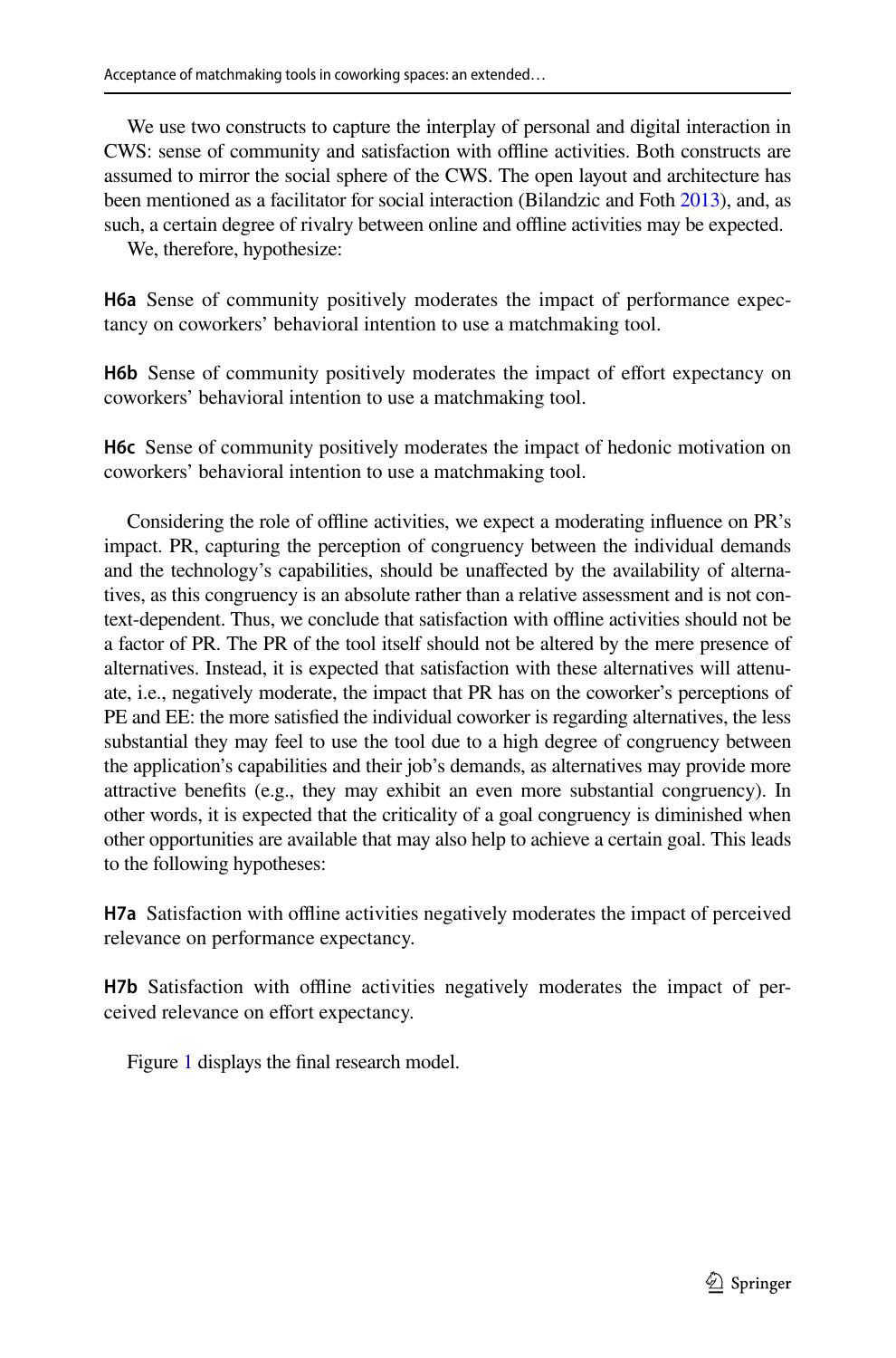

<span id="page-9-1"></span>**Fig. 1** Research model and hypotheses

## <span id="page-9-0"></span>**3 Research design**

#### **3.1 Constructs and items**

We adopted established measures from the literature. The items for the 'core model', i.e., PE, EE, and HM postulated to impact BI, are taken from the UTAUT2 frame-work (Venkatesh et al. [2012\)](#page-32-10). PI is operationalized drawing on the indicators suggested by Agarwal and Prasad ([1998\)](#page-29-1). For PR, we adopted the construct from Alalwan [\(2018](#page-30-16)). SOA is measured with items from Liaw ([2008\)](#page-31-13) and Arbaugh ([2000\)](#page-30-17). Finally, we used the scale proposed by Peterson et al. [\(2008](#page-32-15)) for SOC. A complete list is provided in "[Appendix A](#page-23-0)".

To contextualize our model, we modifed the framework of UTAUT2 (Venkatesh et al. [2016\)](#page-32-16). Compared to the original model, we omitted the variables social infuence, facilitating conditions, habit, and price value (Venkatesh et al. [2012\)](#page-32-10). Price value was dropped as currently introduced matchmaking tools are part of the CWS' infrastructure (Kopplin [2020\)](#page-31-3) and do not require the payment of an additional fee. As such, this consideration would not refect the actual situation within the CWS. Habit is a construct with an extensive literature stream and is discussed widely and inconsistently in the technology acceptance literature. Some scholars propose technology use models driven by habit as an automatism (Guinea and Markus [2009;](#page-30-18) Jasperson et al. [2005;](#page-31-14) Limayem et al. [2007\)](#page-31-15). In the context of a novel technology, which applies to the study at hand, it appears inadequate to include habit, as many coworkers are expected to lack experience with these tools. Social infuence, essentially capturing a form of peer pressure (Venkatesh et al. [2003,](#page-32-17) [2012\)](#page-32-10), was swapped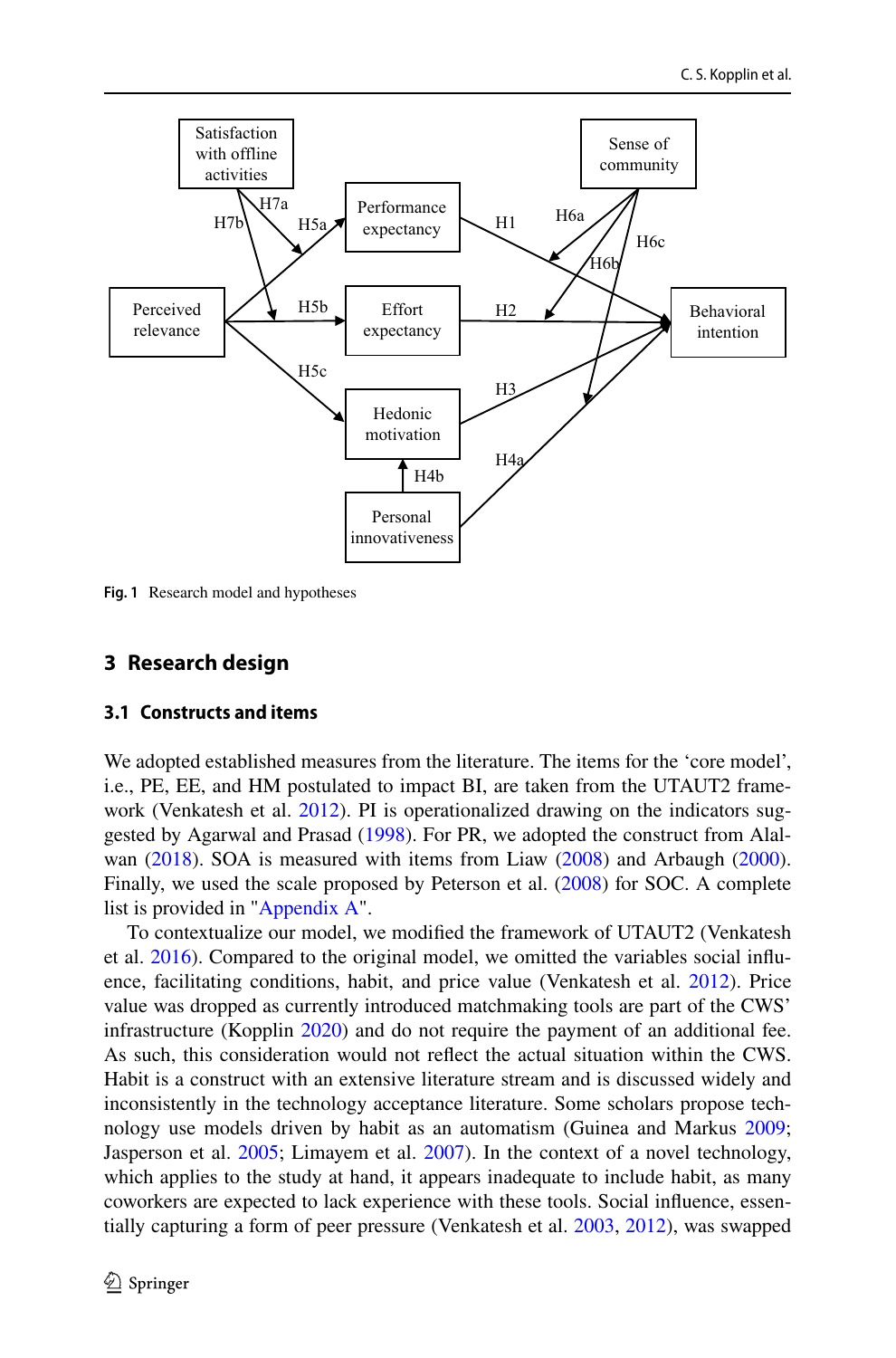for the more detailed sense of community. We admit that the two variables are distinct; however, it is deemed more context relevant to include the particular notion of a sense of community. It is also expected that this sense is related to coworkers' belief of being able to fnd help and resources, conficting with facilitating conditions (Venkatesh et al. [2012](#page-32-10)). Thus, these two UTAUT2 variables were removed from the fnal research model.

### **3.2 Questionnaire design**

The questionnaire was drafted using Qualtrics. All constructs were measured on a fve-point Likert-type scale, ranging from 'I completely disagree' (i.e., 1) to 'I completely agree' (i.e., 5). To prevent common method bias, participants were instructed that there were no incorrect answers, and the collected data will be handled confdentially. As an incentive to complete the survey, respondents had the opportunity to participate in a lottery and had the chance to win gift cards (25 Euros of value) for a large online shopping platform.

All items were adopted from the literature, as there was no need to draft new variables.

### **3.3 Sampling strategy**

German CWS were targeted for sampling. Due to the diferent types of CWS emerging over time (Blagoev et al. [2019\)](#page-30-3), it is worthwhile to address which kind of spaces we targeted briefly. In the terminology provided by Bouncken et al. ([2018\)](#page-30-19), our population may be classifed as independent CWS. We did not include incumbent organizations that designed offices for their employees in the architecture of CWS, and we also excluded highly specialized hubs as we believe these would introduce a vast amount of heterogeneity due to potential (harmful) competition among the coworkers. Independent CWS, in contrast, are expected to yield coopetition, i.e., a duality of collaboration and competition, which is linked to innovation potential (Bouncken et al. [2018\)](#page-30-19).

Using websites for desk booking, blogs, newspaper reports, and complementary search engine queries, an exhaustive list of 500 CWS located in Germany was compiled. Employing a cluster sampling approach, 340 CWS were selected from that list and contacted via telephone and a follow-up e-mail, including a link to the survey. Each sampled CWS was asked to provide fve completed questionnaires from coworkers.

# <span id="page-10-0"></span>**4 Results**

### **4.1 Descriptive statistics**

In total, 182 questionnaires were received from 43 CWS, of which 101 were complete and considered for data assessment. This divergence may be partially explained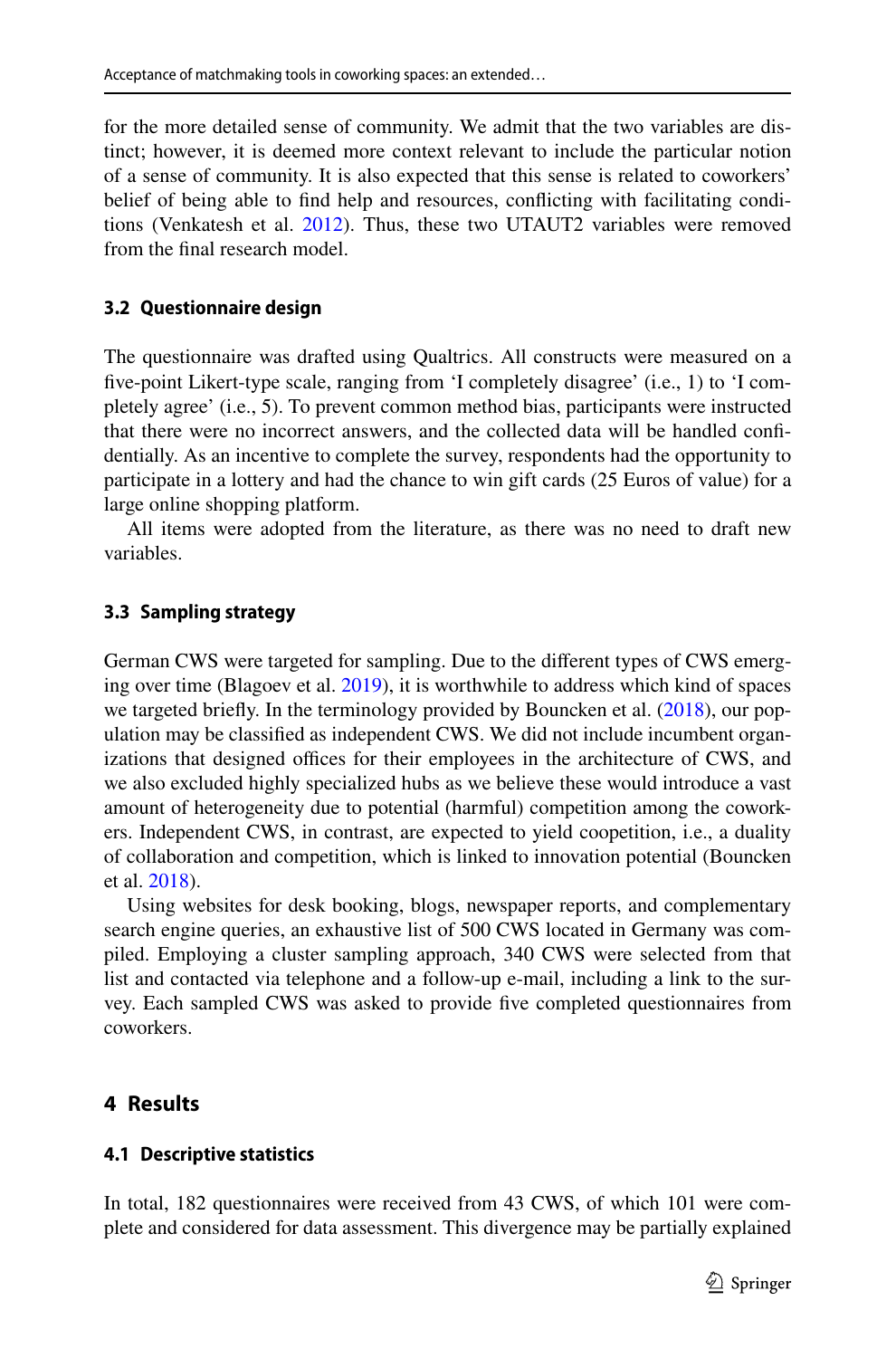by our sampling strategy: CWS managers were asked to spread the questionnaire, and they opened the survey to gain insights into its content before passing it on to the coworkers. Considering incomplete questionnaires that moved beyond the frst three questions only (i.e., the frst page yielding questions), we report a completion rate of 78.9%. To ensure high data quality, the received questionnaires are checked for speeders and straightliners. Three data points had to be removed due to unlikely short response times, and fve more observations were deleted because of strong indication for straightliners (three showed extreme response behavior, and the remaining two selected indiferent answers for all questions). Another data point was classifed as a slower (i.e., the opposite of a speeder), who had a response time exceeding 24 h, and was removed. In total, 92 questionnaires qualifed for analysis. ["Appendix E"](#page-28-0) lists the CWS, their location, and the gathered responses. As can be seen, most questionnaires stem from major cities such as Berlin, Munich, Hamburg, and Dusseldorf.

Regarding age, our sample is consistent with earlier reports on coworkers, with a mean age of 34.63 years (median  $=$  33) and a standard deviation of 7.79. The femaleto-male ratio was balanced, with 47.4% women and 52.6% men. In line with the extant literature, which noticed a shift from freelancers towards employees, only 14.7% reported they worked as freelancers, while 52.6% were employees. About a sixth (16.8%) was entrepreneurs and 10.5% employers. Concerning industries, most respondents are rooted in the IT feld (28.4%), followed by consulting (17.9%), management (11.6%), and marketing (8.4%).

We also collected data about the CWS' social spheres. Table [1](#page-12-0) provides an overview of coworker and CWS characteristics. The largest proportion of coworkers visits the space fve times a week, followed by a group coming in four days. Predominant CWS sizes in terms of members were small (less than ten members) and medium (11–30 members). Membership type varied, with similar proportions of coworkers renting hot desks, fxed desks, and individual rooms. A small fraction (4.2%) indicated other modes of use, such as a mixture of fxed desks and rooms. Regarding accessibility, most CWS allow 24/7 coworking (73.7%), while some have regular office hours (20.0%). A minority of spaces yields other access modes, such as distinguishing workdays from weekends and providing different office hours  $(6.3\%).$ 

Asked for ofine activities, i.e., social events such as breakfasts, workshops, and pitch sessions, 76.8% responded their CWS ofers this type of amenity. 10.5% refused, while 12.6% indicated that they did not know. Consequently, matchmaking tools may be assumed to be deployed in an environment requiring integrating both the digital and the analog realm. Consistent with previous research, matchmaking tools are considered relatively new technology and most coworkers have not used such an application before (95.8%). After being introduced to the stateof-the-art and typical features, as described in Kopplin [\(2020](#page-31-3)), we asked the participants to assess possible use scenarios of the tool. Two-thirds (64.2%) responded they would seek to get in touch with fellow coworkers, and 62.1% would look for support with current challenges. About half of the participants (51.6%) mentioned fnding learning opportunities, and 44.2% would search collaboration partners for a project idea. Coworkers also stated more business-related applications: identifying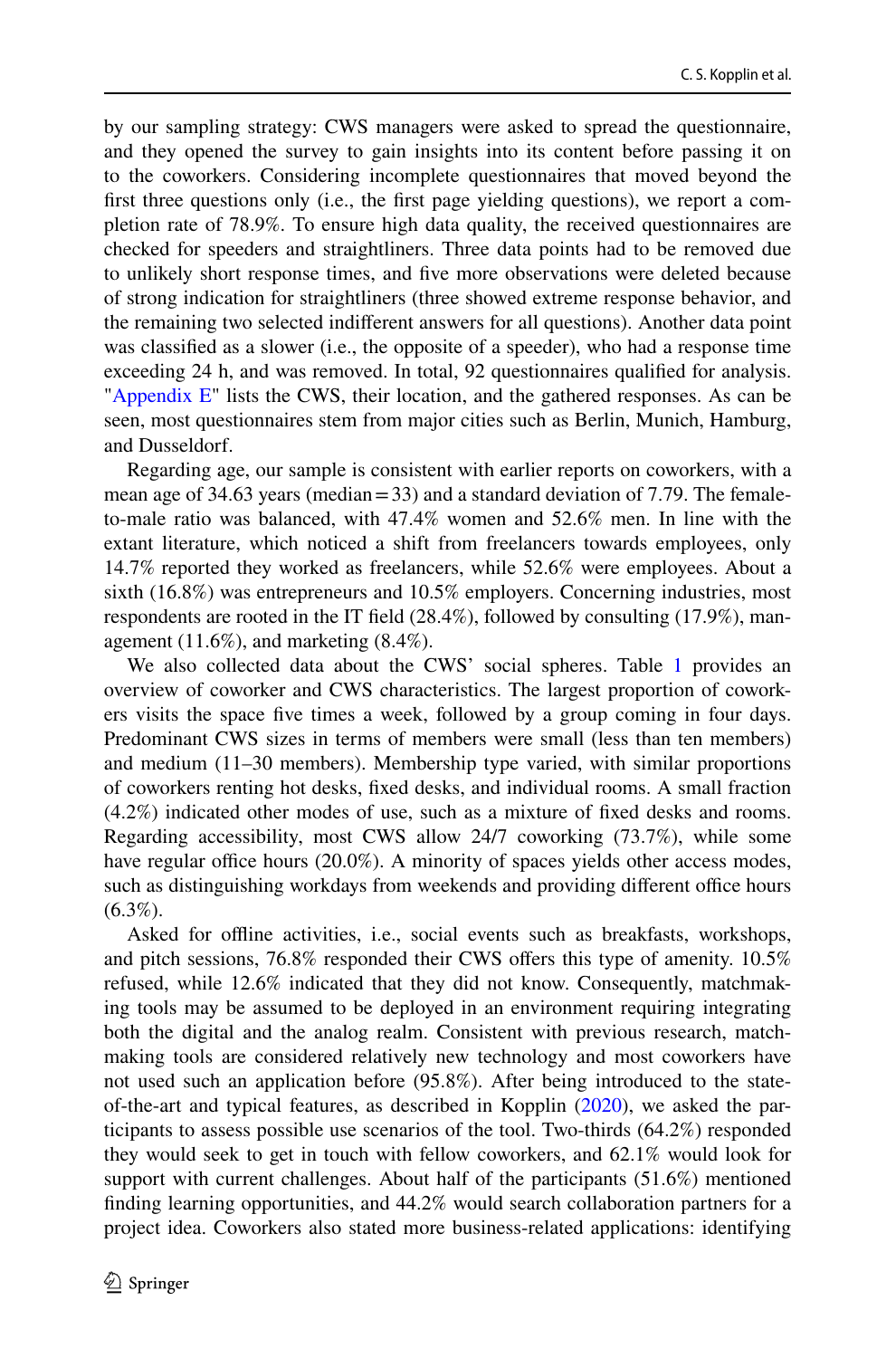Acceptance of matchmaking tools in coworking spaces: an extended…

<span id="page-12-0"></span>**Table 1** Coworker and CWS

characteristics

| Characteristic                 | Response<br>frequency<br>$(\%)$ |
|--------------------------------|---------------------------------|
| Visit frequency                |                                 |
| Five days a week               | 31.6                            |
| Four days a week               | 16.8                            |
| Three days a week              | 14.7                            |
| Twice a week                   | 11.6                            |
| Once a week                    | 8.4                             |
| Less frequent than once a week | 10.5                            |
| CWS size                       |                                 |
| Less than 10 coworkers         | 35.8                            |
| 11 to 30 coworkers             | 33.7                            |
| 31 to 40 coworkers             | 20.9                            |
| More than 40 coworkers         | 9.6                             |
| Membership modality            |                                 |
| Hot desk                       | 29.5                            |
| <b>Fixed</b> desk              | 30.5                            |
| Individual room                | 35.8                            |
| Other                          | 4.2                             |
| CWS accessibility              |                                 |
| 24/7                           | 73.7                            |
| Office hours                   | 20.0                            |
| Other                          | 6.3                             |
| Membership duration            |                                 |
| More than one year             | 37.9                            |
| 6 to 12 months                 | 17.9                            |
| 3 to 5 months                  | 20.0                            |
| Less than 3 months             | 24.2                            |
| Future membership plans        |                                 |
| Stay for more than one year    | 60.0                            |
| Stay for 6 to 12 months        | 17.9                            |
| Stay for less than 6 months    | 22.1                            |
| Coworker typology              |                                 |
| Socializer                     | 63.2                            |
| Utilizer                       | 62.1                            |
| Learner                        | 7.4                             |

Coworker typology was ascribed due to self-reported main motives. Multiple responses were possible

new customers (46.3%), expanding their professional network (67.4%), and fnding partners for the incorporation of an enterprise (7.4%). Altogether, most coworkers identifed as either socializers or utilizers instead of learners; however, the majority still emphasizes matchmaking tools' potential for identifying learning opportunities.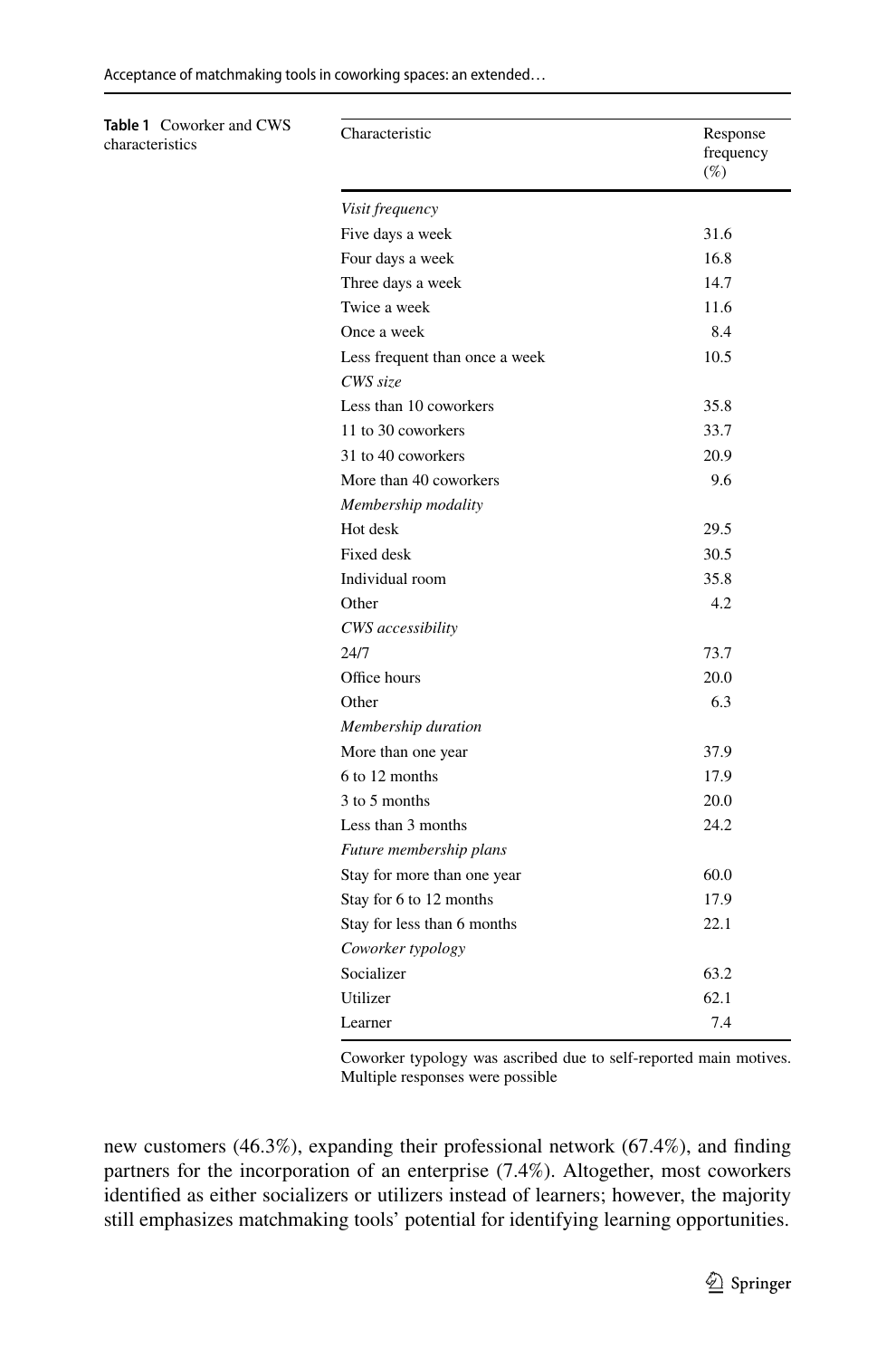|            | Indicators     | Mean $(SD)$ | Cronbach's alpha | Composite reli-<br>ability | <b>AVE</b> |
|------------|----------------|-------------|------------------|----------------------------|------------|
| PE         | $\overline{4}$ | 4.49 (1.24) | 0.931            | 0.951                      | 0.828      |
| EE         | 4              | 5.39(0.92)  | 0.834            | 0.889                      | 0.666      |
| HM         | 3              | 4.85(1.08)  | 0.865            | 0.916                      | 0.785      |
| PI         | 4              | 4.91(1.22)  | 0.820            | 0.877                      | 0.648      |
| BI         | 4              | 4.49(1.23)  | 0.899            | 0.930                      | 0.770      |
| <b>PR</b>  | 4              | 4.41(1.40)  | 0.942            | 0.959                      | 0.853      |
| <b>SOC</b> | $\overline{4}$ | 5.31(1.22)  | 0.877            | 0.899                      | 0.695      |
| <b>SOA</b> | 3              | 5.27(0.89)  | 0.754            | 0.840                      | 0.641      |

<span id="page-13-0"></span>**Table 2** Construct assessment

AVE=average variance extracted

#### **4.2 Outer model evaluation**

Two approaches are employed to evaluate potential common method bias, namely Harman's single-factor test (Podsakoff and Organ [1986](#page-32-18)) and the full collinearity approach (Kock [2015\)](#page-31-16). Both assessments indicate an absence of common method bias. Confrmatory tetrad analysis (CTA-PLS) is used to check whether our specifcations as refective measures are appropriate (Gudergan et al. [2008\)](#page-31-17). For all constructs, the refective model could be confrmed.

To test the model's factor structure, a confrmatory composite analysis is conducted (Hair et al. [2020](#page-31-18); Schuberth et al. [2018;](#page-32-19) Schuberth [2020\)](#page-32-20). SmartPLS 3.3.2 is used for calculation (Ringle et al. [2015\)](#page-32-21). The PLS algorithm is set to a maximum of 300 iterations, a stop criterion of  $10^{-7}$ , and a path weighting scheme. The covariance matrix is provided in ["Appendix B](#page-23-1)". All indicators' outer loadings should exceed a threshold of 0.708 (Hair et al. [2019\)](#page-31-19), which is the case for all manifest variables except for PI3, SOA3, and SOC4. Construct validity and reliability are checked, drawing on composite reliability (CR) and the average variance extracted (AVE). For all constructs, the thresholds of 0.70 for CR and of 0.50 for AVE are met (Hair et al. [2019](#page-31-19)). Hence, we decided to retain PI3, SOA3, and SOC4 (see, e.g., Hair et al.  $2016$  $2016$ ). Table 2 displays the assessment of our constructs.

Discriminant validity is checked using an examination of cross-loadings, the Fornell-Larcker criterion, and the heterotrait-monotrait ratio (HTMT) (Henseler et al. [2015b\)](#page-31-21). The HTMT ratios are provided in Table [2;](#page-13-0) evaluations of the Fornell-Larcker criterion and cross-loadings are displayed in ["Appendices C](#page-27-0) and  $D$ ". As can be observed, HTMT rations are within the recommended range below 0.85 for all pairs except for PR-BI, which yields a value of 0.859. Albeit above the conservative threshold, the literature suggests a second, more liberal anchor of 0.90 (Henseler et al.  $2015a$ ). A bootstrapping procedure using  $10,000$  draws further corroborates discriminant validity, showing that all 95 and 99 percent confdence intervals' upper borders are far off the null value of 1 (Henseler et al.  $2015a$ ). Discriminant validity could be established, and hence, the assessment of the outer model is complete.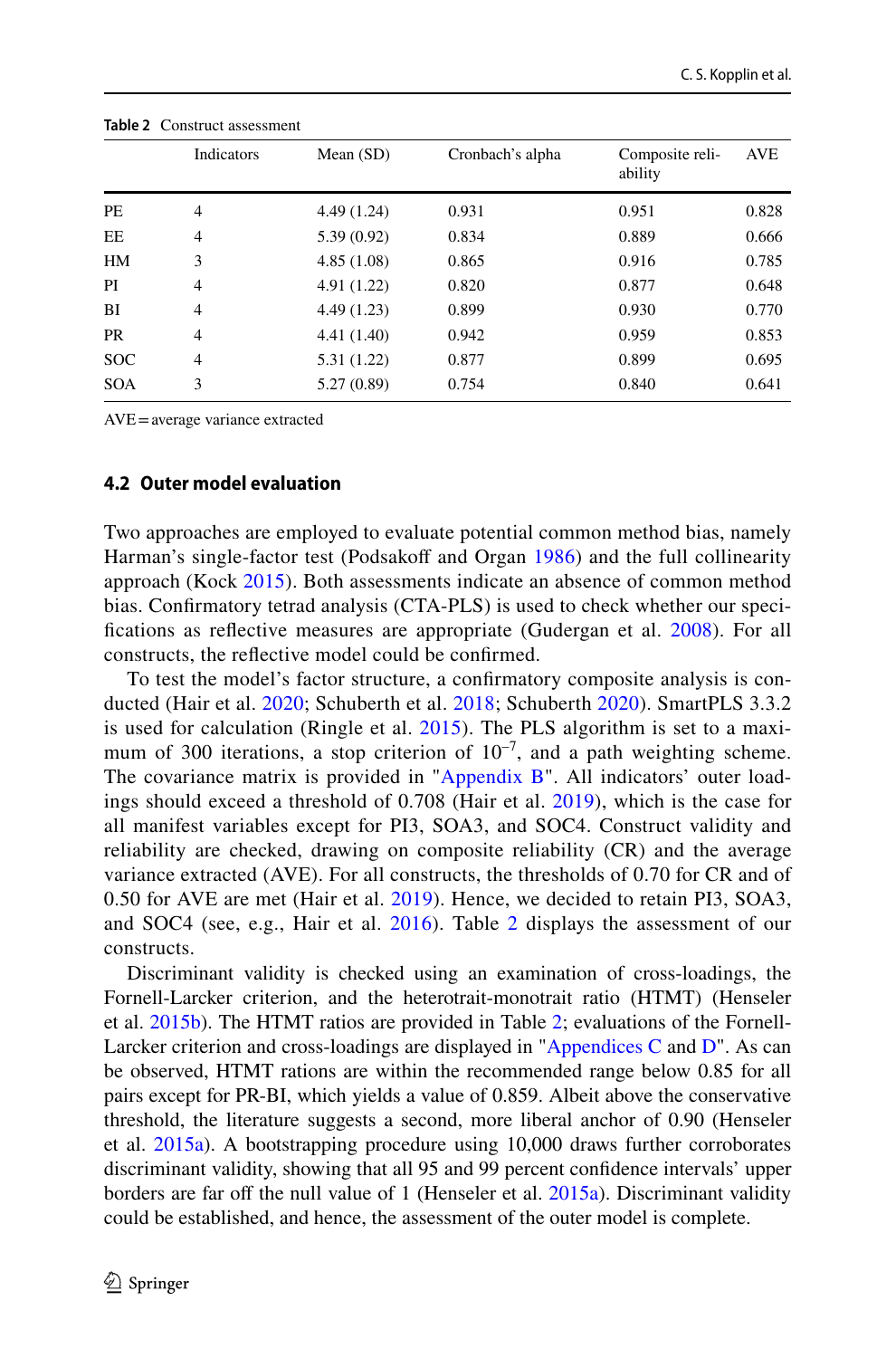<span id="page-14-0"></span>

| <b>Table 3 HTMT</b> ratios |           | <b>PE</b>   | EE                      | HM | PI                                      | PR | BI | SOC SOA |  |
|----------------------------|-----------|-------------|-------------------------|----|-----------------------------------------|----|----|---------|--|
|                            | <b>PE</b> |             |                         |    |                                         |    |    |         |  |
|                            | EE        | 0.419       |                         |    |                                         |    |    |         |  |
|                            | <b>HM</b> | 0.658 0.566 |                         |    |                                         |    |    |         |  |
|                            | PI        |             | $0.173$ $0.355$ $0.273$ |    |                                         |    |    |         |  |
|                            | PR.       |             | 0.798 0.464 0.789       |    | 0.250                                   |    |    |         |  |
|                            | BL        |             |                         |    | 0.770 0.493 0.738 0.363 0.859           |    |    |         |  |
|                            |           |             |                         |    | SOC 0.064 0.102 0.119 0.213 0.118 0.112 |    |    |         |  |
|                            |           | SOA 0.091   | 0.132 0.098             |    | 0.350 0.090 0.083                       |    |    | 0.401   |  |
|                            |           |             |                         |    |                                         |    |    |         |  |

<span id="page-14-1"></span>**Table 4** Explanatory power. Interpretation adopted from Hair et al. [\(2019](#page-31-19))

| Construct | $R^2$ value | $R^2$ adjusted | Interpretation | $Q^2$ value | Interpretation            |
|-----------|-------------|----------------|----------------|-------------|---------------------------|
| PE        | 0.562       | 0.557          | Moderate       | 0.449       | Medium to large relevance |
| EE        | 0.183       | 0.174          | Weak           | 0.090       | Small relevance           |
| HM        | 0.545       | 0.535          | Moderate       | 0.403       | Medium to large relevance |
| <b>BI</b> | 0.731       | 0.705          | Substantial    | 0.509       | Large relevance           |
|           |             |                |                |             |                           |

#### **4.3 Inner model evaluation**

The evaluation of the inner model begins with a check for potential collinearity problems. Variance infation factors (VIFs) are employed for this purpose, with values below 3 indicating an absence of collinearity issues (Hair et al. [2019](#page-31-19)). The highest VIF is 1.940, and consequently, we assume that collinearity is not a threat to our model. In the next step, the coefficient of determination  $(R^2)$  is used to assess the model's explanatory power. The highest value was calculated for BI  $(R^2=0.731)$ , followed by PE ( $R^2=0.562$ ). HM could be explained with a similar fit ( $R^2$ =0.545). For EE, the explanatory power was reasonably low, yielding an  $R^2$  of 0.183. Through blindfolding,  $Q^2$  values were derived. All values are greater than zero and indicate relevance (Hair et al. [2019](#page-31-19)), yielding values of 0.509 for BI, 0.449 for PE, 0.090 for EE, and 0.403 for HM. In the cases of BI, PE, and HM, their respective predictors appear adequate and relevant; however, for EE, the  $Q^2$  value is relatively low. Table [3](#page-14-0) displays a summarization.

For hypotheses testing, we employ a bootstrapping procedure using 10,000 draws. We evaluate the path relations drawing on path coefficients and  $f^2$  measures and interpret 95% confdence intervals as compatibility intervals, i.e., a span of values that are compatible with our empirical data. Table [4](#page-14-1) summarizes the results.

As Table [5](#page-16-0) displays, most hypotheses could be corroborated. No evidence was found for EE's impact on BI, and three moderating efects: SOC did not statistically signifcantly infuence the EE-BI relation, and the impact of SOA on PR-PE and PR-EE was also not striking. Regarding the research model's dual-purpose core, PE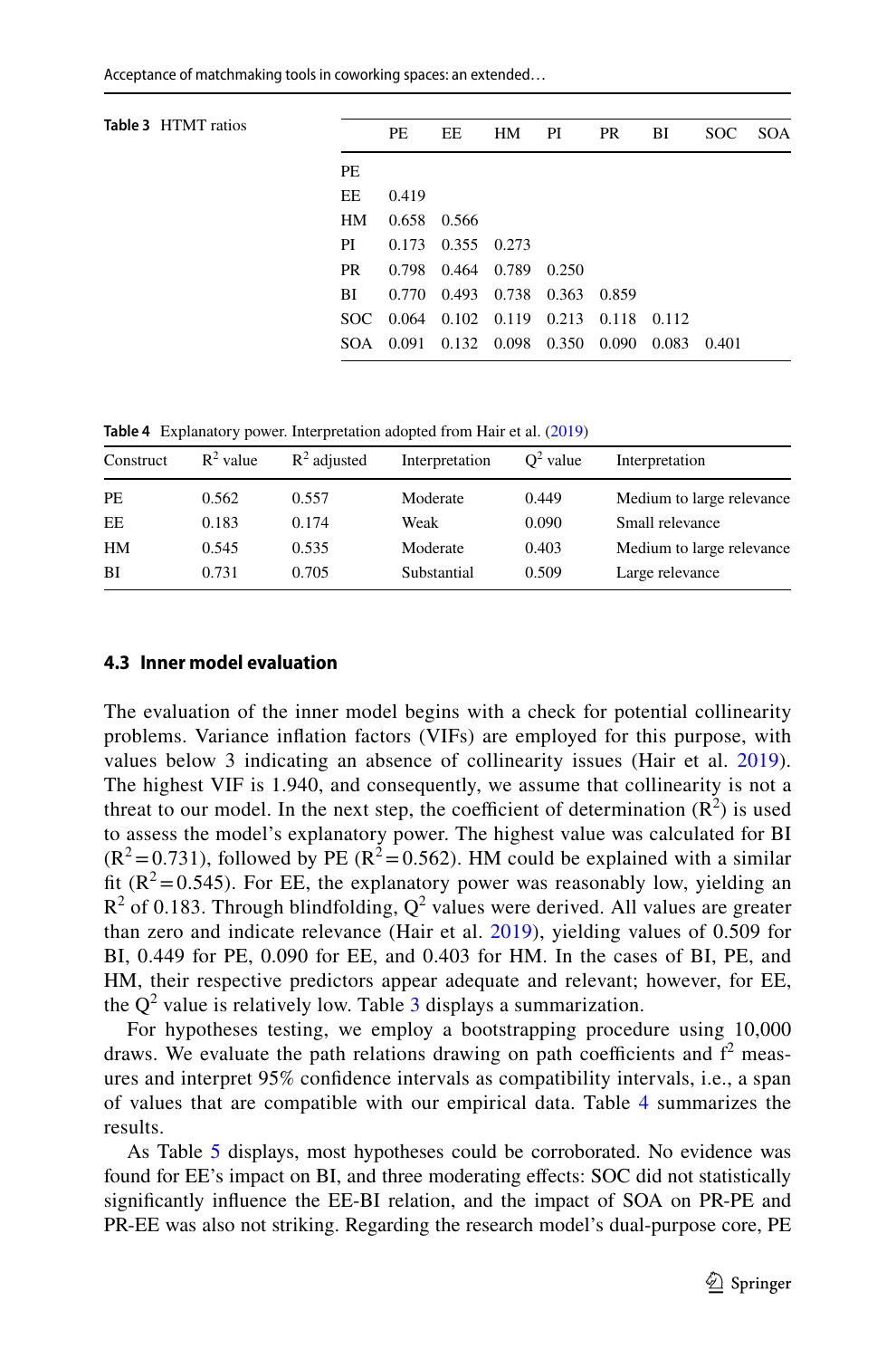

<span id="page-15-0"></span>**Fig. 2** PLS result. Values indicate path coefficient;  $* p < 0.05$ ;  $* * p < 0.01$ ;  $* * * p < 0.001$ 

yielded a large effect on BI ( $f^2$ =0.521), followed by HM with a medium influence  $(f^2=0.143)$ . PI exhibited a small but significant impact on BI.

Considering the formation of PE, EE, and HM, PR was found to be a substantial influence with a very large impact on PE ( $f^2 = 1.321$ ), a medium effect on EE  $(f^2 = 0.229)$ , and another large influence on HM ( $f^2 = 1.046$ ). The remaining moderator relations, SOC's infuence on the PE-BI and the HM-BI link, were both found to exhibit medium effects ( $f^2 = 0.224$  and 0.187, respectively). However, the direction of the moderating efect on the HM-BI relation contradicts our hypothesis, yielding a negative sign. Consequently, the larger coworkers' sense of community is, the smaller the impact of HM on their intention to use the matchmaking tool. Figure [2](#page-15-0) presents a succinct summary of our fndings.

#### **4.4 Necessary condition analysis**

Following the recommendations by Richter et al. ([2020\)](#page-32-22), a necessary condition anal-ysis (NCA)was conducted (Dul [2016a](#page-30-7)). Latent variable scores are exported from the PLS model and used as input. In contrast to other approaches such as fsQCA (Ragin [2009](#page-32-23)), which allow an examination of necessity *in kind* (i.e., yes or no), NCA provides further insights into each condition's *degree* of constraint that is imposed on the outcome (Dul [2016b\)](#page-30-20). Consequently, PLS and NCA may be used as complementary analyses: while PLS ensures the validity and reliability of the measurement model and gives information about each variable's sufficiency in terms of path coeffcients, NCA reveals potential necessity qualities that need to be considered when deriving theoretical or practical implications (Richter et al. [2020](#page-32-22)).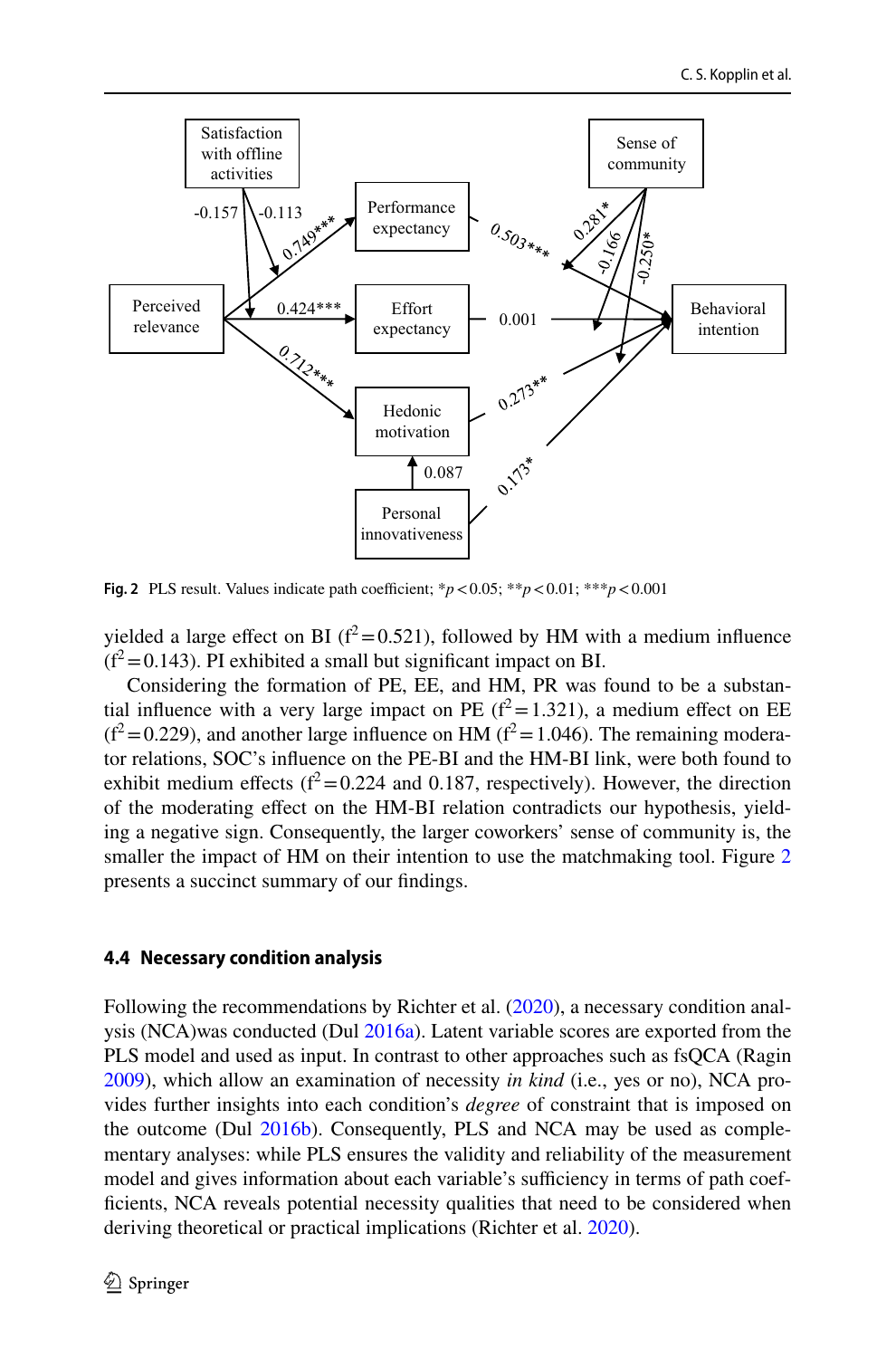| Acceptance of matchmaking tools in coworking spaces: an extended |  |  |  |  |
|------------------------------------------------------------------|--|--|--|--|
|------------------------------------------------------------------|--|--|--|--|

|                  | <b>Replace 3</b> Trybourcsus results |                   |                     |                                        |                                              |                                 |
|------------------|--------------------------------------|-------------------|---------------------|----------------------------------------|----------------------------------------------|---------------------------------|
| Hypothesis       |                                      |                   |                     | Path coefficient $(f^2 \text{ value})$ | 95 percent con-<br>fidence interval<br>(BCa) | T-value $(p$ -value)            |
| H1               | PE                                   | $\longrightarrow$ | BI                  | 0.503(0.521)                           | [0.323, 0.642]                               | $5.999 \left( < 0.001 \right)$  |
| H <sub>2</sub>   | EE                                   | $\longrightarrow$ | BI                  | 0.001 (< 0.001)                        | $[-0.162, 0.106]$                            | 0.018(0.986)                    |
| H <sub>3</sub>   | HM                                   | $\longrightarrow$ | BI                  | 0.273(0.143)                           | [0.113, 0.453]                               | 2.889(0.004)                    |
| H4a              | PI                                   | $\longrightarrow$ | BI                  | 0.173(0.090)                           | [0.011, 0.319]                               | 2.436(0.015)                    |
| H <sub>4</sub> b | PI                                   | $\longrightarrow$ | HM                  | 0.087(0.016)                           | $[-0.089, 0.240]$                            | 1.059(0.290)                    |
| H <sub>5</sub> a | <b>PR</b>                            | $\longrightarrow$ | PE                  | 0.749(1.321)                           | [0.652, 0.837]                               | $15.746 \approx 0.001$          |
| H <sub>5</sub> b | <b>PR</b>                            | $\longrightarrow$ | EE                  | 0.424(0.229)                           | [0.240, 0.577]                               | 4.614 (< 0.001)                 |
| H <sub>5c</sub>  | PR                                   | $\longrightarrow$ | HM                  | 0.712(1.046)                           | [0.608, 0.802]                               | $14.509 \left( < 0.001 \right)$ |
| H <sub>6</sub> a | <b>SOC</b>                           | $\longrightarrow$ | $PE \rightarrow BI$ | 0.281(0.224)                           | [0.160, 0.438]                               | 2.430(0.015)                    |
| H6b              | <b>SOC</b>                           | $\longrightarrow$ | $EE \rightarrow BI$ | $-0.166(0.072)$                        | $[-0.381, 0.045]$                            | 1.035(0.301)                    |
| H <sub>6</sub> c | <b>SOC</b>                           | $\longrightarrow$ | $HM \rightarrow BI$ | $-0.250(0.187)$                        | $[-0.394, -0.032]$                           | 2.280(0.023)                    |
| H7a              | <b>SOA</b>                           | $\longrightarrow$ | $PR \rightarrow PE$ | $-0.113(0.026)$                        | $[-0.279, 0.325]$                            | 0.585(0.559)                    |
| H7b              | <b>SOA</b>                           | $\rightarrow$     | $PR \rightarrow EE$ | $-0.157(0.024)$                        | $[-0.276, 0.443]$                            | 0.738(0.461)                    |

<span id="page-16-0"></span>**Table 5** Hypotheses testing

<span id="page-16-1"></span>**Table 6** NCA results. The observations column indicates the number of cases located above the ceiling line

| Condition | Observations | Accuracy $(\%)$ | p-accuracy | Effect size d | $p$ -value |
|-----------|--------------|-----------------|------------|---------------|------------|
| PE        | 4            | 95.7            | < 0.001    | 0.230         | < 0.001    |
| EE        |              | 97.8            | < 0.001    | 0.349         | < 0.001    |
| HM        |              | 96.7            | < 0.001    | 0.274         | < 0.001    |
| PI        | 4            | 95.7            | 0.006      | 0.133         | 0.112      |

To perform NCA, XY plots containing the data points are drawn for each condition-outcome combination (with the condition on the horizontal and the outcome on the vertical axis), and a ceiling line is drawn above the scatterplot (Dul [2016a\)](#page-30-7). The area atop, i.e., the ceiling zone, is an empty sector that describes values of the outcome that are constrained by the condition. The larger this zone is, the more substantial the effect of the necessary condition (Dul  $2016b$ ). For the study at hand, we use ceiling regression – free disposal hull (CR-FDH). Our outcome of interest is BI, and our conditions are the variables from our research model that yield a direct impact: PE, EE, HM, and PI. To assess the NCA results for their statistical signifcance, we carried out a bootstrapping procedure with 10,000 draws. The results are presented in Table [6.](#page-16-1)

To gain more detailed insights, the results can be presented using the bottleneck technique (Dul [2016a](#page-30-7)), which is displayed in Table [7.](#page-17-0) As can be observed, all four conditions are necessary and impose moderate to reasonably strong constraints on the outcome. PI yields the weakest restrictions and becomes only necessary for high values of BI; still, to allow the full range of BI to unfold, the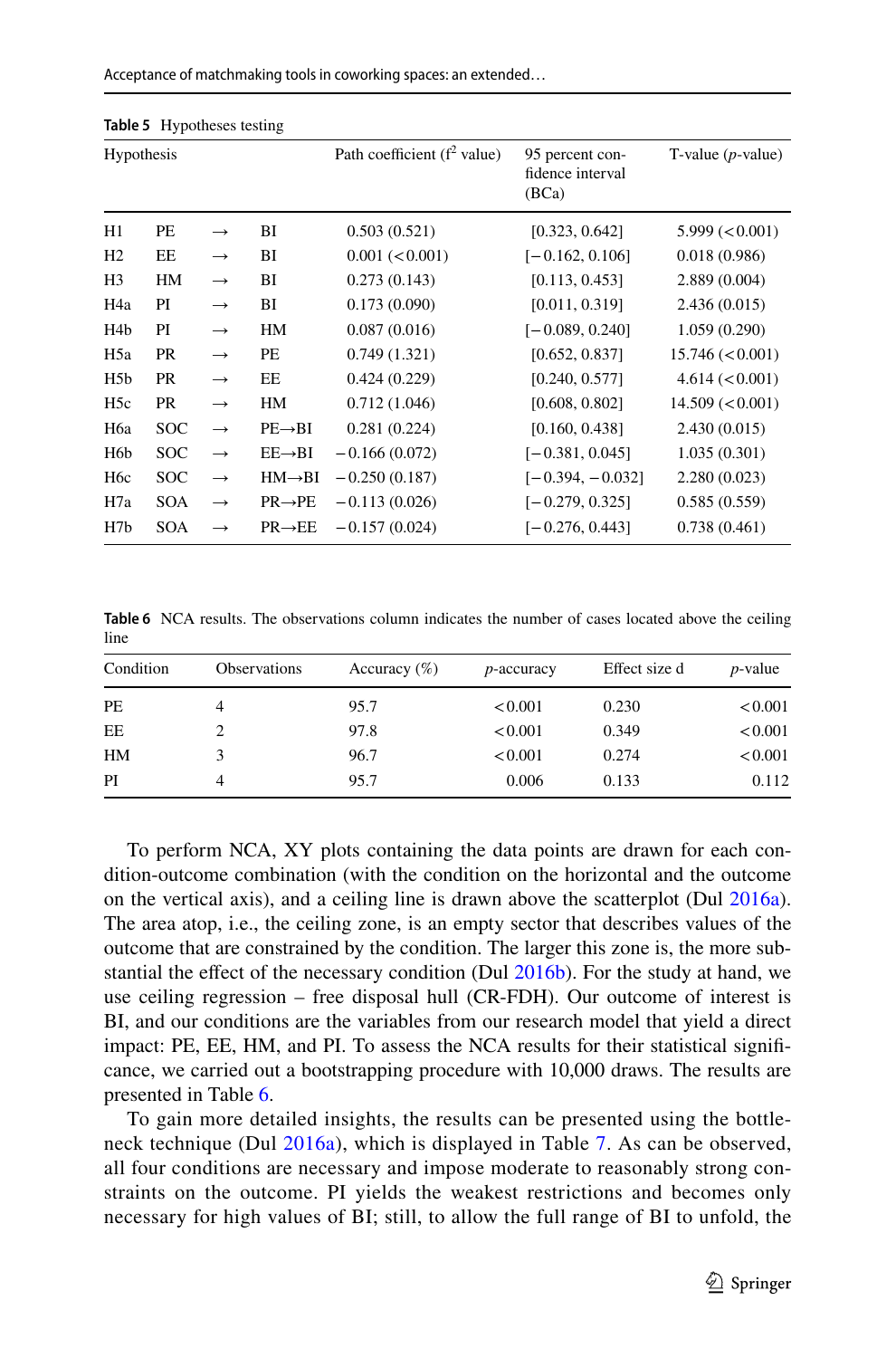| Y              | EE        | HM        | PE        | PI        |
|----------------|-----------|-----------|-----------|-----------|
| $\overline{0}$ | <b>NN</b> | <b>NN</b> | <b>NN</b> | <b>NN</b> |
| 10             | 0.3       | 3.0       | NN        | <b>NN</b> |
| 20             | 8.8       | 9.1       | NN        | <b>NN</b> |
| 30             | 17.4      | 15.2      | 5.0       | NN        |
| 40             | 26.0      | 21.3      | 12.9      | <b>NN</b> |
| 50             | 34.5      | 27.4      | 20.7      | NN        |
| 60             | 43.1      | 33.4      | 28.6      | 6.4       |
| 70             | 51.7      | 39.5      | 36.5      | 16.5      |
| 80             | 60.2      | 45.6      | 44.4      | 26.5      |
| 90             | 68.8      | 51.7      | 52.3      | 36.6      |
| 100            | 77.4      | 57.8      | 60.2      | 46.6      |
|                |           |           |           |           |

<span id="page-17-0"></span>**Table 7** Bottleneck table

Y denotes the outcome, i.e., the occurrence of BI. All values in percent

requirements of PI quickly increase to about a third  $(36.6\%)$  and a half  $(46.6\%)$ , respectively. HM is the second-to-last condition; however, note that all constraints become rather strict for high outcome values. For relatively moderate BI values (i.e., around 50%), about a third of HM needs to be in place. PE plays an even more substantial role, rising to 60.2% for the full range of BI. Finally, EE is the condition sticking out the most, requiring half of its range for moderate to high values of BI and increasing to two-thirds and three-quarters to allow BI to unfold in its entirety.

In the last step of our analysis, we combine the results from PLS-SEM (i.e., information about each variable's sufficiency) and NCA (i.e., information about each variable's necessity). Table [8](#page-18-1) summarizes our findings. We also included the three remaining calculations for H4b, H5a, H5b, and H5c; however, these are not the focus of our analysis. Overall, the fruitfulness of combining PLS-SEM and NCA could be proven. For example, a focus on PLS-SEM would have resulted in EE being treated as irrelevant; however, this conclusion is only valid in terms of a sufficient condition. Our NCA reveals that EE is indeed a necessary condition and yields a large efect on BI. In total, all four predictors of BI (i.e., PE, EE, HM, and PI) were identifed as being necessary *in degree* with varying constraints. Besides EE, the most substantial efect is imposed by HM, followed by PE and then PI. In terms of sufficiency, PE exhibits the most substantial efect on BI, while HM and PI play a subordinate role. EE does not yield any striking impact at all. SOA was found not to have a moderating infuence. For SOC, two out of three postulated efects could be verifed: it positively moderates the impact of PE on BI and has a negative efect on HM's infuence on BI. The role of PR is striking: the variable is necessary for PE and HM, yielding medium effects, and sufficient with large effects for PE and HM, and a medium effect for EE (Table [8\)](#page-18-1).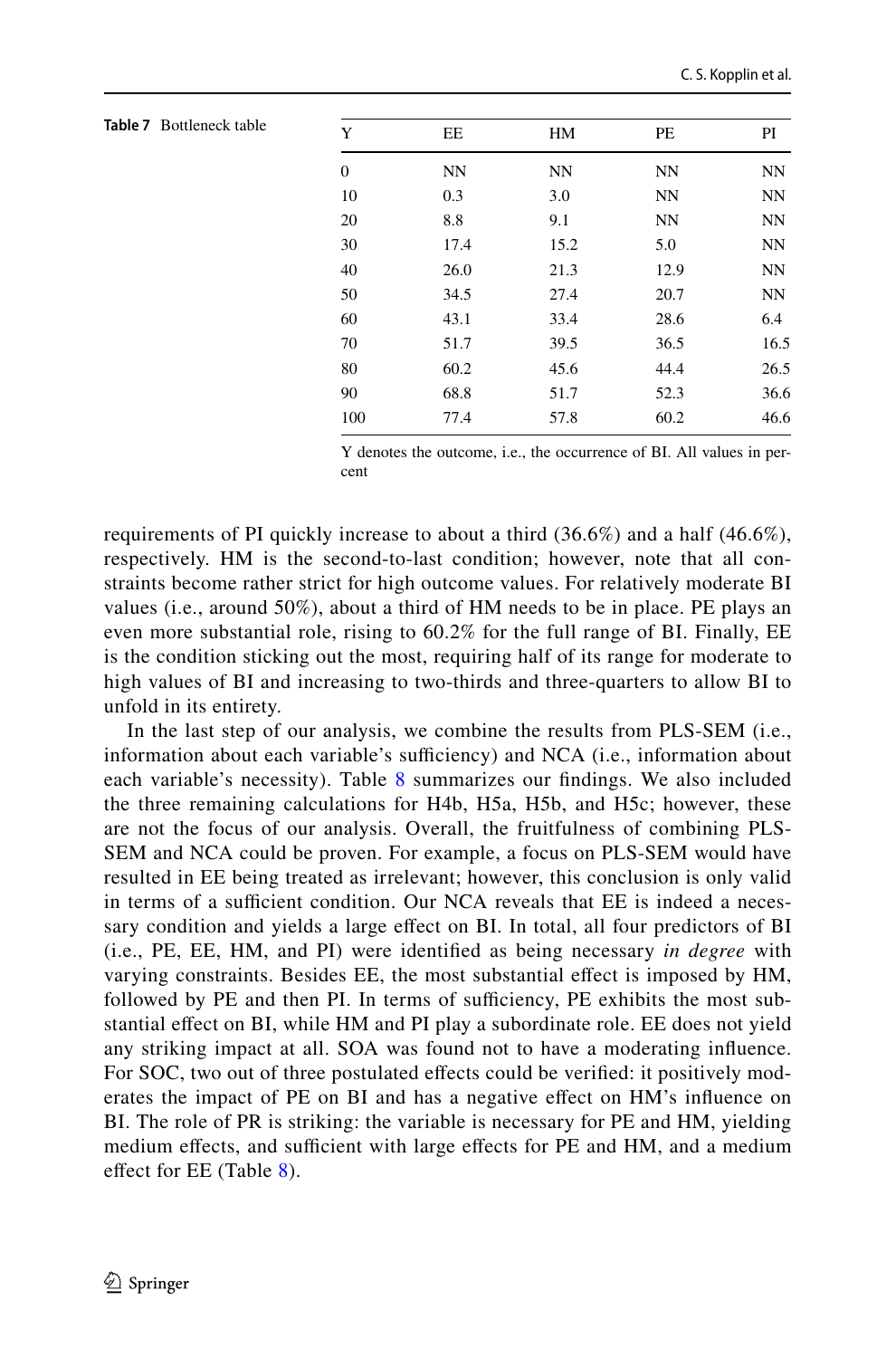|                   | $\frac{1}{2}$ |               |       |                                |                                    |
|-------------------|---------------|---------------|-------|--------------------------------|------------------------------------|
| <b>Hypothesis</b> |               |               |       | Necessary condition            | Sufficient condition               |
| H1                | PE            | $\rightarrow$ | ВI    | Yes; medium effect $(d=0.230)$ | Yes; large effect $(f^2 = 0.521)$  |
| H2                | EE            | $\rightarrow$ | BI    | Yes; large effect $(d=0.349)$  | No                                 |
| H <sub>3</sub>    | HМ            | $\rightarrow$ | ВI    | Yes; medium effect $(d=0.274)$ | Yes; medium effect $(f^2 = 0.143)$ |
| H <sub>4</sub> a  | PI            | $\rightarrow$ | ВI    | Yes; medium effect $(d=0.133)$ | Yes; small effect $(f^2 = 0.090)$  |
| H <sub>4</sub> b  | PI            | $\rightarrow$ | HМ    | No                             | Yes; small effect $(f^2 = 0.074)$  |
| H5a               | PR            | $\rightarrow$ | PЕ    | Yes; medium effect $(d=0.251)$ | Yes; large effect $(f^2 = 1.321)$  |
| H5b               | PR            | $\rightarrow$ | EE    | No                             | Yes; medium effect $(f^2 = 0.229)$ |
| H <sub>5c</sub>   | PR            | $\rightarrow$ | HМ    | Yes; medium effect $(d=0.235)$ | Yes; large effect $(f^2 = 1.046)$  |
| H6a               | <b>SOC</b>    | *             | PE BI | No                             | Yes; medium effect $(f^2 = 0.224)$ |
| H6b               | <b>SOC</b>    | *             | EE BI | No                             | No                                 |
| H <sub>6c</sub>   | <b>SOC</b>    | *             | HM BI | No                             | Yes; medium effect $(f^2 = 0.187)$ |
| H7a               | <b>SOA</b>    | *             | PR PE | No                             | No                                 |
| H7b               | <b>SOA</b>    | *             | PR EE | N <sub>0</sub>                 | No                                 |

<span id="page-18-1"></span>

| <b>Table 8</b> Total result summary |
|-------------------------------------|
|                                     |

### <span id="page-18-0"></span>**5 Discussion**

Consistent with the extant literature, coworkers' perception of utilitarian benefts was found to yield the most substantial impact on their intention to use a match-making tool in terms of sufficiency (Kopplin [2020](#page-31-3)). Personal innovativeness, however, was also identifed as an infuential driver, which contrasts with these previous fndings. The study at hand employed a UTAUT2-based framework, as opposed to TAM in the extant literature. Hence, a diference might occur due to the modifcations of the structural model: as opposed to the TAM framework, where behavioral beliefs (except for perceived usefulness) only directly infuence an individual's attitude towards using a particular technology, UTAUT2 postulates a direct linkage between technology acceptance factors and behavioral intention to use (Venkatesh et al. [2012](#page-32-10)). As our sample was also drawn from independent CWS, we believe that a systematic diference between both studies is rather unlikely.

Compared to the initial UTAUT2, we find an increased influence of PE  $(f^2: 0.52)$ versus  $0.21$  in the original model)<sup>2</sup> and a substantially decreased impact of EE  $(f^2<0.01$  versus 0.16). HM shows a similar slightly lower effect in our context  $(f^2: 0.14$  versus 0.23). Hence, we report a stronger focus on utilitarian aspects for matchmaking tools in CWS. The apparent diference regarding EE is striking at frst; however, many studies fnd efort considerations to play only a minor role. Software applications both for computers and smartphones have been around for many years and rely on similar icons and interaction mechanisms, which might explain the fnding for EE. At this point, it is important to bear in mind that PLS detects sufficient conditions. Our complementary NCA reveals that EE indeed yields a large efect and

<span id="page-18-2"></span><sup>&</sup>lt;sup>2</sup> As the results in the UTAUT2 paper provide two decimals, (Venkatesh et al. [2012\)](#page-32-10), we do the same for readability purposes.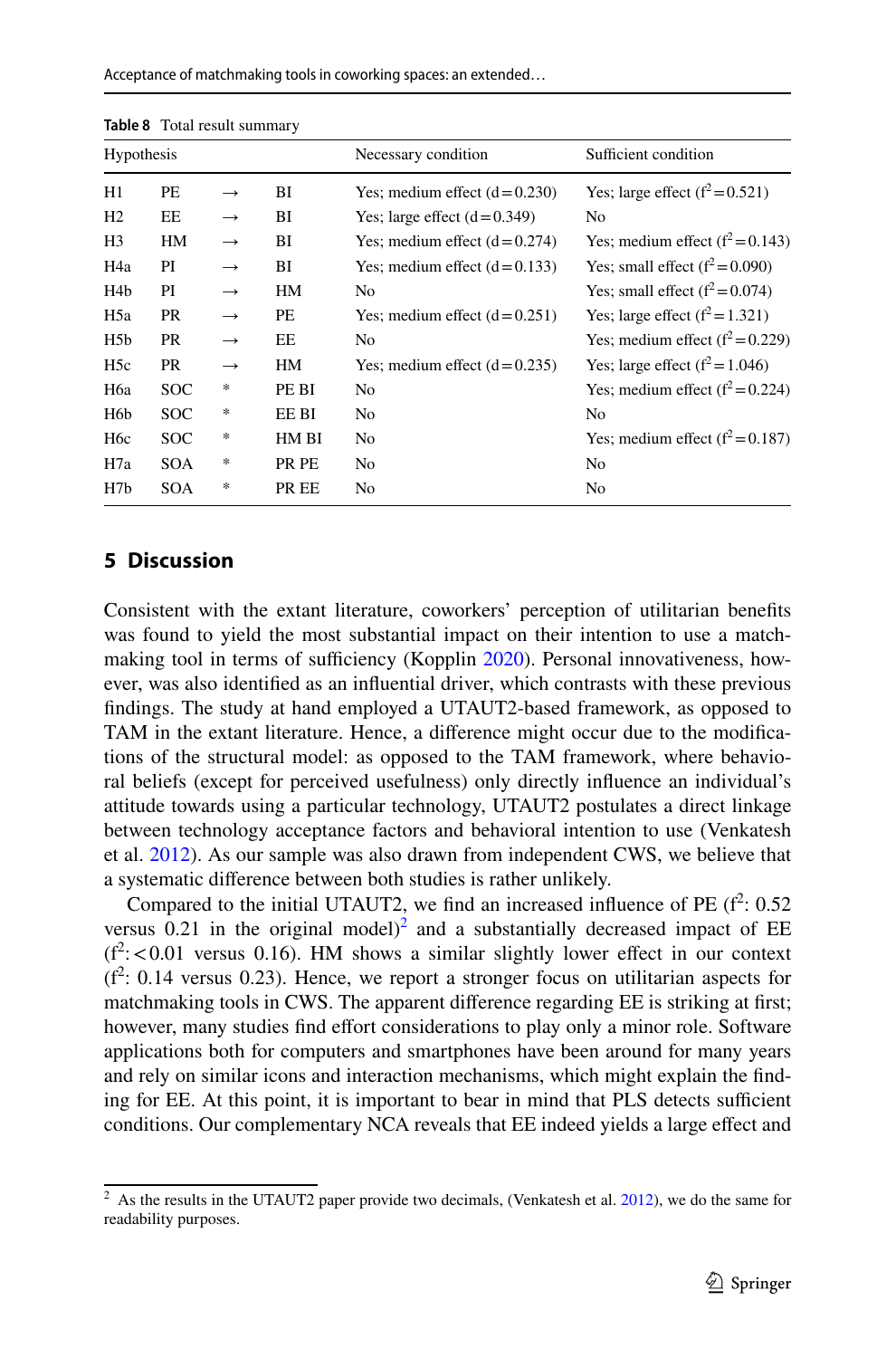may be considered a necessary condition (Dul [2016b\)](#page-30-20). Additionally, the variables PR and PI proved to exhibit an explanatory value for the context at hand. Moderator analyses showed that SOC is a signifcant determinant for technology acceptance in CWS, confirming our effort to contextualize our research model (Hong et al. [2014\)](#page-31-23). While SOC is a characteristic property of CWS (Garrett et al. [2017;](#page-31-0) Gerdenitsch et al. [2016\)](#page-31-1) and thus, narrow in focus, both PI and PR may be readily employed in other contexts for an enhanced understanding of user perceptions of a particular technology, adding insights to the technology acceptance literature through crosscontext applicability (Hong et al. [2014](#page-31-23); Venkatesh et al. [2016](#page-32-16)).

From a necessity perspective, EE's large effect appears plausible for technology in general and matchmaking tools in particular. CWS are designed to enable interaction and communication, and coworkers may leave their desks and talk to others in person (Bouncken et al. [2020b](#page-30-4)). Consequently, a tool imposing high effort is deemed unattractive. Besides, HM was identifed as a necessary condition, consistent with the notion of dual-purpose information systems (see, e.g., Wu and Lu [2013](#page-32-11)). PR shows reasonably mixed results: while the construct is a necessary condition for PE and HM and yields large effects in terms of sufficiency, it is not necessary for EE and only imposes a medium effect in the role of a sufficient condition. This divergence may be explained by the goal alternatives that coworkers may seek to achieve when using a matchmaking tool. Some will use the application as an efficient solution for contacting and, as such, perceive its utilitarian aspects as congruent with their goals. Others stress the hedonic component and consequently view this facet as goal-congruent. EE, in contrast to this dyad, is not a purpose itself but the efort required to utilize the application to achieve a purpose.

Our fnding of ofine activities (i.e., SOA) not impacting coworkers' perception of digital applications appears counterintuitive at frst. We would have assumed that satisfying face-to-face communication opportunities render matchmaking tools irrelevant to at least some degree. Several factors may explain this result: frst, daily work patterns may difer between individual coworkers, and hence some potentially helpful contacts may be simply not within the CWS at the current time. Second, it is unlikely to assume that all coworkers excel at networking, and a digital platform may facilitate contact compared to face-to-face interaction at a workshop or breakfast. For example, empirical evidence has been provided that for some coworkers, the potential of participating in a community is more important than actually becoming involved (Garrett et al. [2017](#page-31-0)), and this potential is tangible in the form of a matchmaking application. Third, it might also be the case that individuals consciously refrain from networking during community events such as lunch or parties, which may be perceived as less business-oriented than pitch sessions or exhibitions, in order not to shift the community's atmosphere from mutual coworking towards viewing each other as customers and business opportunities. Fourth, a matchmaking application allows assessing many profles at a glance, providing a workfow very diferent from face-to-face contact, and may be viewed as a self-contained alternative equal to existing forms of social interaction.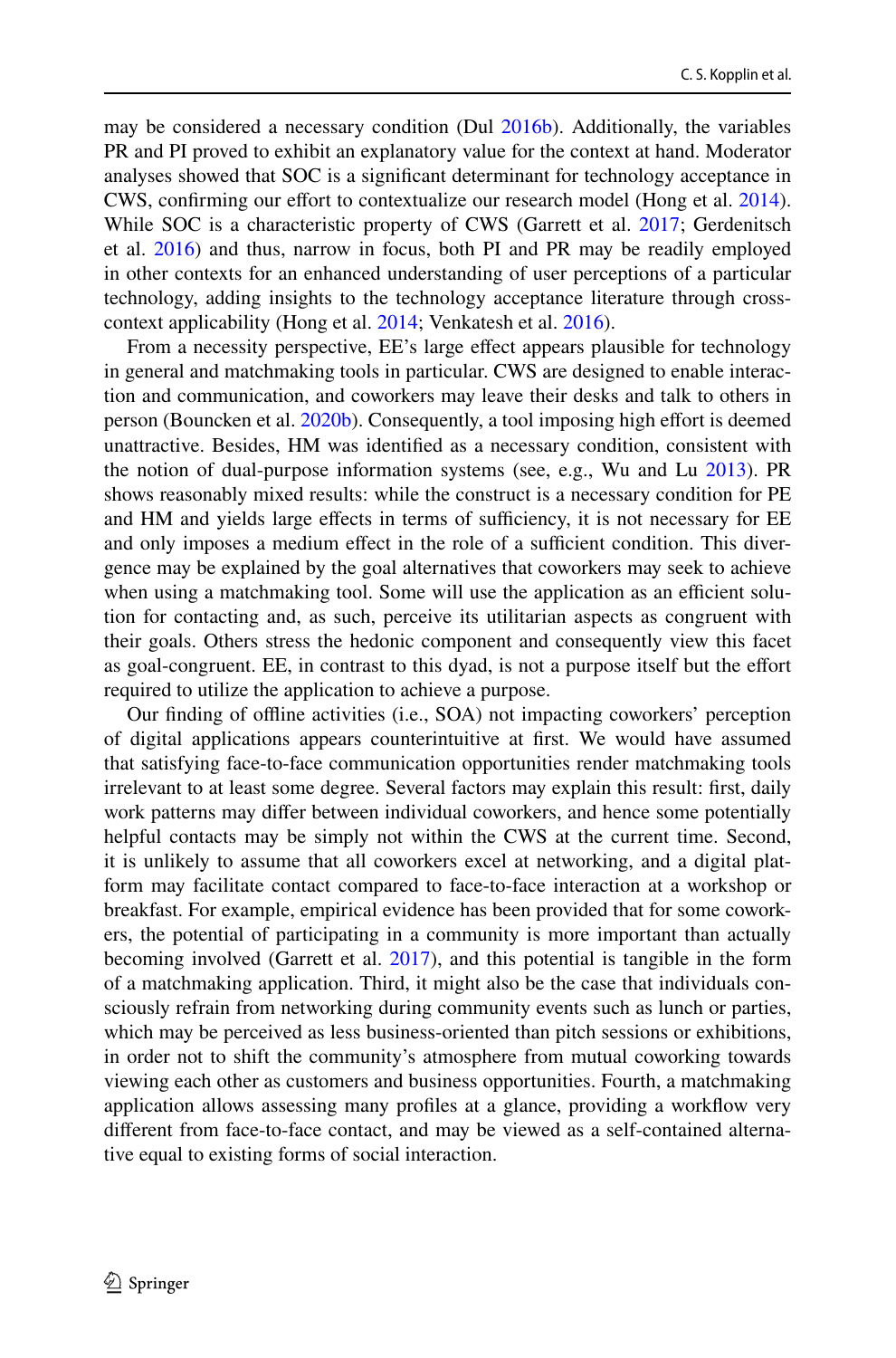SOC, on the other hand, was confrmed as moderating the infuence of PE on BI and the efect of HM on BI. In the case of PE, a positive moderation was expected, as coworkers' perception of social entanglement and belonging increases the likelihood of not only identifying a suitable contact but also being able to beneft from it. For the HM-BI relation, however, SOC reveals an impact contrariwise to our hypothesis, yielding a negative efect. We would have assumed that a high SOC boosts the impact of hedonic factors. Our empirical data suggests, on the contrary, that a lower SOC corresponds to a stronger link, and a higher SOC corresponds to a weaker link. We believe the spirit of coworking can explain this result: a high SOC is likely related to an open and welcoming atmosphere, and in such an environment, the main benefit a matchmaking application may offer is facilitating interaction in terms of efficiency; nevertheless, the community spirit would have allowed for social interaction without the tool, and coworkers who identify with coworking's values (see, e.g., Schuermann [2014\)](#page-32-24) may find enjoyment primarily in personal interaction.

#### **5.1 Theoretical implications**

The study at hand addressed matchmaking tools in CWS, which has been hardly investigated (Kopplin [2020\)](#page-31-3), although the digital infrastructure is an essential component of coworking (Bouncken et al. [2020b](#page-30-4)). We advanced the body of knowledge by erecting a coworking-specifc technology acceptance model, drawing on wellestablished insights from the literature (see, e.g., Venkatesh et al. [2012](#page-32-10)). Empirical insights confrmed our structural model, providing insights into the dual-purpose nature of matchmaking tools. Regarding the social composition of CWS, we found relatively stable communities with medium- to long-term memberships, and individual rooms and fxed desks were equally as frequent as hot desks. Hence, coworking in independent CWS is shown to not consist primarily of fast-moving digital nomads but instead of individuals seeking a place where they can get things done—which is consistent with the third-place notion of CWS and the origin of coworking, when knowledge workers sought to break free from isolation at home (Brown [2017;](#page-30-21) Moriset [2013](#page-32-4); Oldenburg [1989\)](#page-32-25). We also provided empirical evidence for coworkers' social orientation (i.e., sense of community) and its impact on technology within the CWS, and coworkers' proclivity to view the coworking environment as a learning opportunity. This fts the notion of gainers (Colleoni and Arvidsson [2015\)](#page-30-22) and novices and mentors (Bouncken and Aslam [2019](#page-30-2)), respectively. Further, as learning was a common motive regardless of the personal background, we provide support for the suggestion by Waters-Lynch and Potts ([2017\)](#page-32-9) to consider learning as the overarching concept of CWS.

Our fndings suggest that matchmaking tools may amend CWS as an original class of amenities. They appear not to be infuenced by face-to-face interaction. We believe that as digital platforms, accessible anytime and anywhere, they may provide feelings of security and structure. An important motive for coworking is the precarity and atomization of work (Brown [2017;](#page-30-21) McRobbie [2018](#page-31-24)), and CWS' community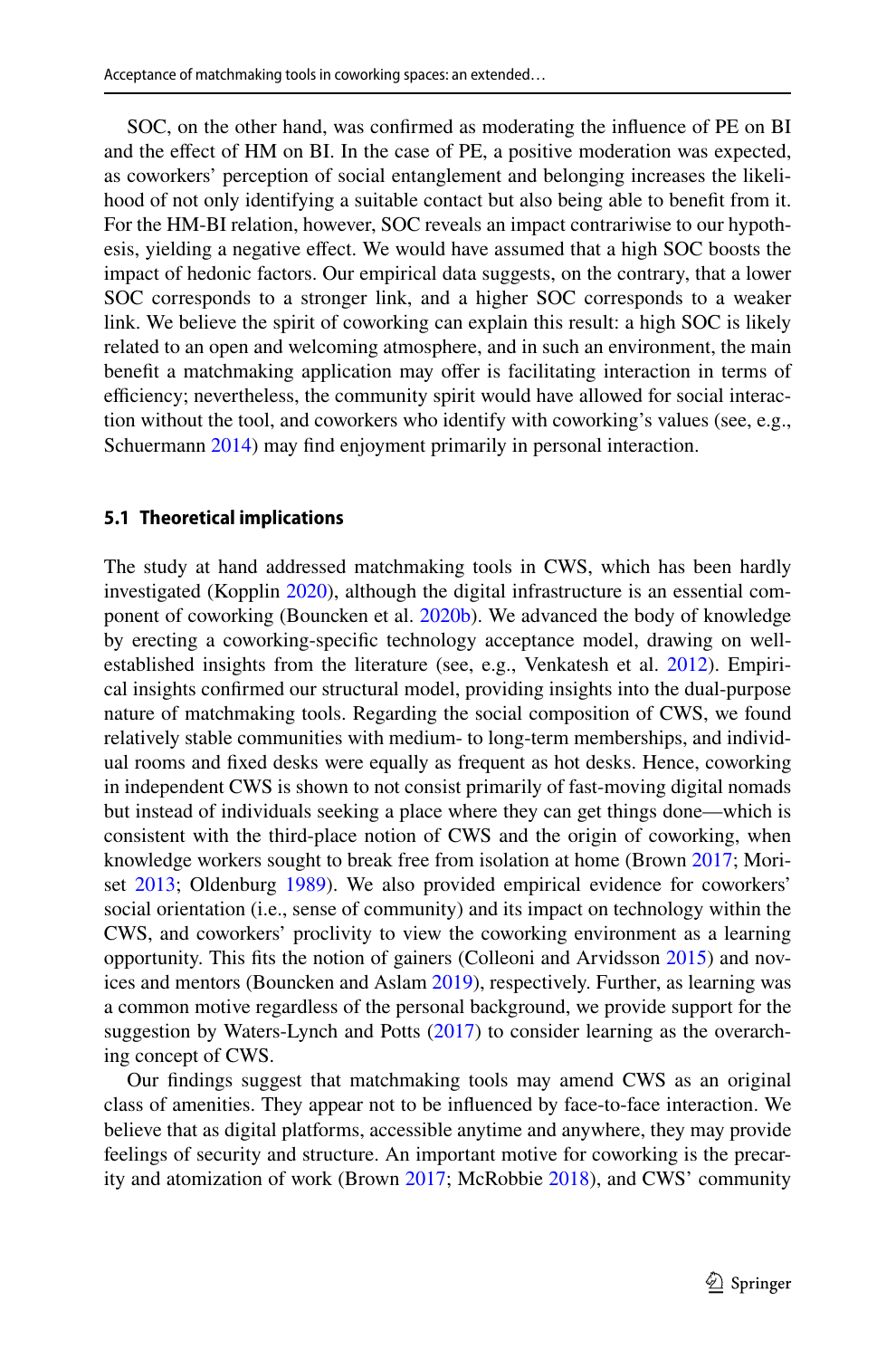may mitigate the impression of being isolated and lost. Matchmaking tools not only visualize the community but make it tangible in a literal sense, as users may swipe, touch, and physically experience the rather abstract concepts of community and collaboration. In a Schelling Point sense (Waters-Lynch and Potts [2017](#page-32-9)), when individuals perceive that CWS are a focal point to approach, matchmaking tools can be viewed as a technological manifestation of this perception, as they present an impression of the CWS' community, skills, and learning and business opportunities in a structured and comprehensible manner. Consequently, we frame matchmaking tools as a potential remedy for the insight that, frequently, unexpected encounters are fairly scarce (Merkel [2015](#page-31-25); Parrino [2015\)](#page-32-8).

Considering technology acceptance research, our analyses show that a combined approach examining necessary as well as sufficient conditions helps increase our understanding of the underlying causal mechanisms. A mere focus on sufficiency as is the case with regression-based models—would have overlooked essential constraints such as the substantial efect of EE. Awareness of this duality is expected to enable researchers to improve our insights into technology acceptance. The variable SOA further included notions of alternative options the individual coworker may use for socializing. Our data did not provide evidence that the availability of alternatives alters user perceptions of the technology.

#### **5.2 Practical implications**

Coworkers were found to be willing to employ matchmaking tools for their daily activities in the CWS. While utilitarian factors play the most critical role in their decision-making, HM has been identifed as an important driver as well.

Coworkers' satisfaction with ofine activities, i.e., events like workshops or pitch sessions, did not have an impact on their perception of matchmaking tools. Consequently, the physical and the digital realm may be viewed as complements rather than as substitutes. As matchmaking tools may establish connections without both coworkers needing to be present within the CWS, they have an advantage over personal interaction in terms of temporal and spatial independence. However, on the other hand, face-to-face contact is much richer and more natural compared to software applications. Hence, coworkers may seek to utilize both to get 'the best of both worlds'. CWS providers should support this entanglement and provide easy-access and up-to-date member databases that are not only lists of coworkers but ready to be analyzed using, for example, matchmaking tools, but also simple queries such as 'who works on a website' and 'who is currently present in my CWS'. Consequently, a matchmaking tool may not be replaced by physical, social events but is a fruitful amenity for a CWS.

As a sense of community was found to have a positive infuence on the efect of PE on intention to use, we may conclude that the digital realm is an enhancement of the physical space that makes the community spirit tangible, and, consequently, this digital layer may also increase coherence and solidarity by providing a who is who of the CWS.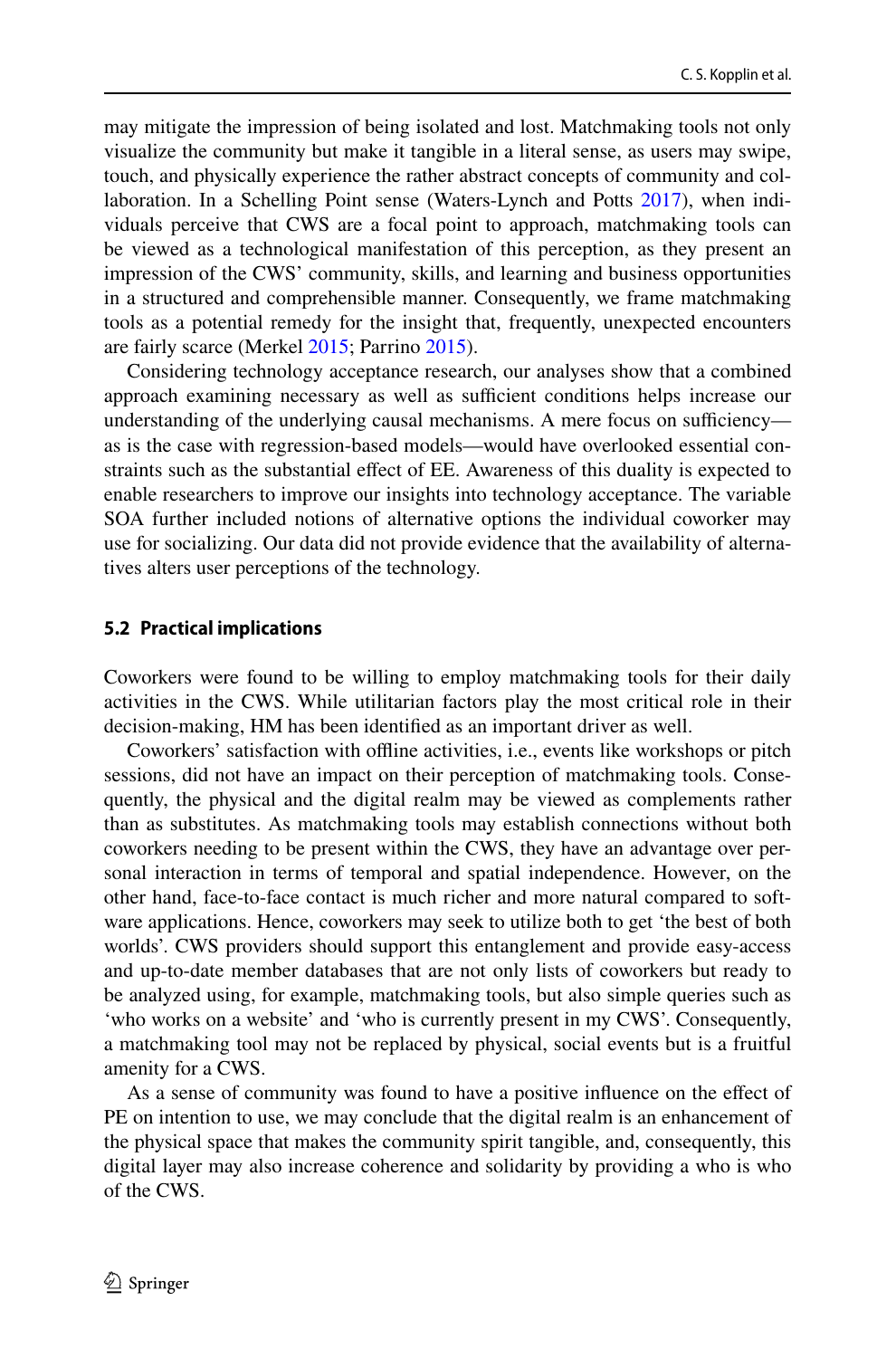### **5.3 Limitations**

Our study was conducted among German CWS to prevent biases stemming from diversity in the cultural background (see also Bouncken et al. [2018\)](#page-30-19). Consequently, our results need to be treated with care when being applied to other settings. Further, the majority of responses were gathered in CWS located in major cities. Thus, our fndings are generally applicable to urban coworking, and further assessment will be helpful to gain insights into coworking in the countryside. Further, the sample sizes can be considered reasonably small. However, PLS-SEM has been found to yield high statistical power even in small-N situations, and, as such, our results appear reasonable. Nevertheless, it is deemed essential to replicate our fndings drawing on larger samples. Finally, we opted for independent CWS as our target population, and hence, the results should not be adapted for diferent types without caution.

#### **5.4 Future research**

A typical downside of matchmaking, in general, is that the better it works, the more satisfed the users are, and when they found what they were looking for, they are ready to abandon the platform (Kopplin [2020\)](#page-31-3). In the context of coworking, most respondents indicated that they have already been in their current CWS for a rather long time and also intend to stay a member. As most coworkers have not used a matchmaking tool before, it would be a valuable insight whether the implementation of such an application reduced the membership duration. Also, as our sample was reasonably small, we could not examine potential diferences between types of CWS users, i.e., utilizers, socializers, and learners, which is a promising opportunity for further investigation. In similar regard, our fndings may be challenged by targeting CWS other than independent ones as a population. For example, corporate CWS (Bouncken et al. [2018](#page-30-19)) would highly beneft from knowledge exchange, inspiration, and innovation.

Besides, both theoretical and empirical studies covering matchmaking tools are rather scarce. Particularly in the context of CWS, coworkers may seek membership for reasons other than searching for a business partner; e.g., they may want to overcome social isolation and achieve a better work-life balance (De Peuter et al. [2017;](#page-30-23) Orel 2019; Spinuzzi 2007). It might be helpful to develop a typology of matchmaking tools, as diferent user motives may require diferent application layouts and functions, and examine the role of these technologies for social and hedonic purposes. Finally, future research should consider other software that can be used in CWS in addition to matchmaking software tools. As mentioned in the introduction, innovation management software could be an example that regulates and possibly simplifes the process of joint innovation in CWS, after matchmaking tools facilitated social connections and elicited serendipity, creativity, and innovation.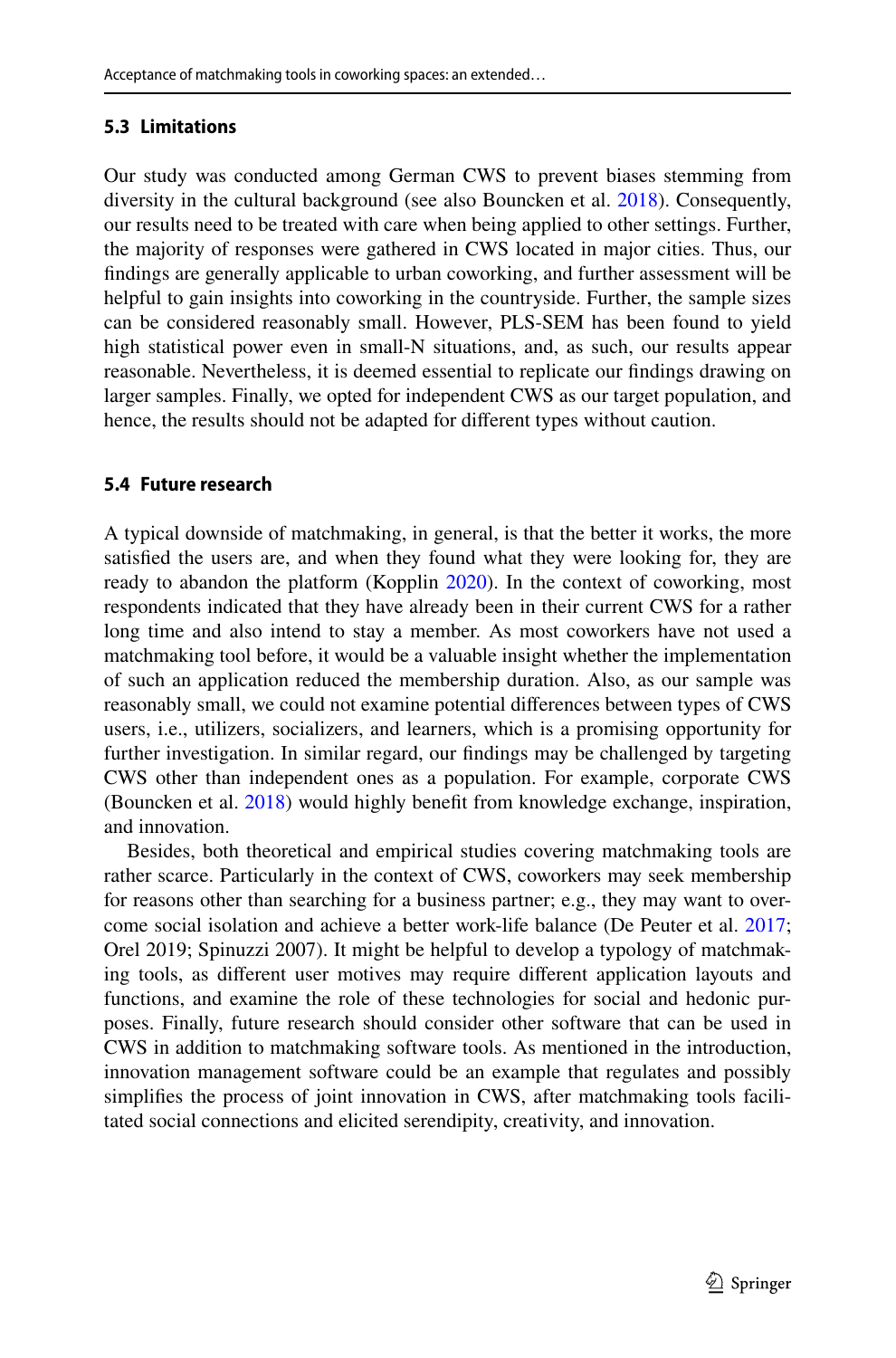# **6 Conclusion**

Concerning the matchmaking tools' embedding within CWS, i.e., their locus in a sociomaterial space, it is essential to note that they are subject to ephemerality (Orlikowski [2007\)](#page-32-6). These applications provide an interface between coworkers, and, in essence, they are a mediator between individuals and, consequently, contingent upon the CWS members, which may vary from day to day. Future research might embrace this dynamic complexity by employing qualitative instruments such as Grounded Theory (Corbin and Strauss [1990](#page-30-24)), or confgurational methods at the intersection of qualitative and quantitative work, such as fuzzy-set qualitative comparative analysis (Ragin [2009\)](#page-32-23). The study at hand sought to provide insights into the matter by combining necessary and sufficient conditions through means of NCA and PLS-SEM, respectively, which might be carried on in future works.

# <span id="page-23-0"></span>**Appendix A: Constructs and items (translated from German)**

See Table [9](#page-24-0)

# <span id="page-23-1"></span>**Appendix B: Indicator covariance matrix**

See Table [10](#page-26-0)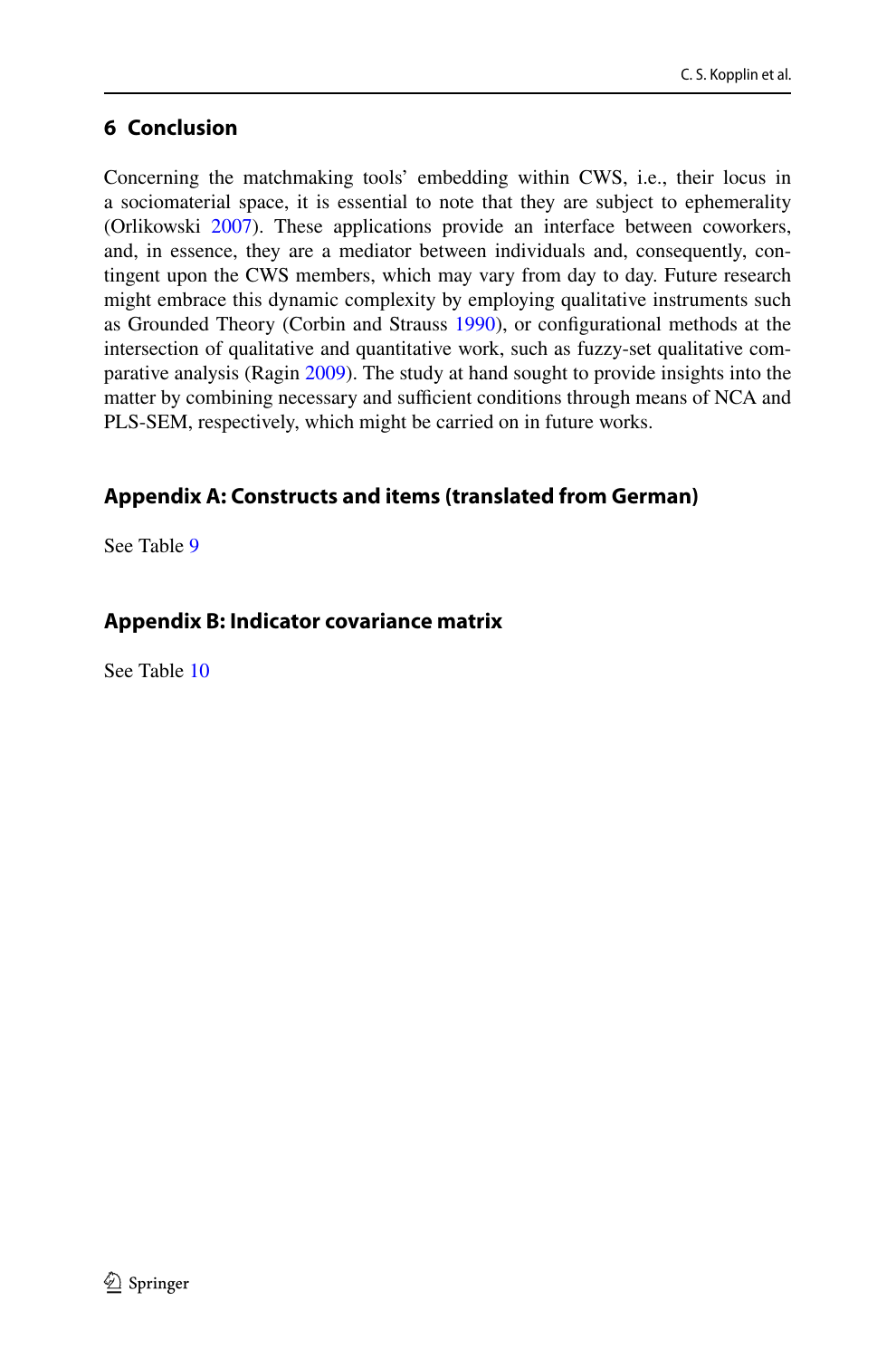<span id="page-24-0"></span>

| Table 9 Constructs and items (translated from German) |                 |                                                                                                 |               |                           |
|-------------------------------------------------------|-----------------|-------------------------------------------------------------------------------------------------|---------------|---------------------------|
| Construct                                             | Item            |                                                                                                 | Outer loading | Adopted from              |
| Performance expectancy                                | <b>PEI</b>      | A matchmaking tool is useful for my daily work                                                  | 0.879         | Venkatesh et al. (2012)   |
|                                                       | PE2             | Using a matchmaking tool increases my chances to achieve things that are<br>important to me     | 0.921         |                           |
|                                                       | PE <sub>3</sub> | A matchmaking tool helps me achieve things faster                                               | 0.936         |                           |
|                                                       | P <sub>E4</sub> | Using a matchmaking tool increases my productivity                                              | 0.904         |                           |
| Effort expectancy                                     | EEI             | Learning how to use a matchmaking tool is easy for me                                           | 0.827         | Venkatesh et al. (2012)   |
|                                                       | EE2             | My interaction with the matchmaking tool is clear and understandable                            | 0.845         |                           |
|                                                       | EE3             | I find a matchmaking tool easy to use                                                           | 0.780         |                           |
|                                                       | EE4             | It is easy for me to become skillful at using a matchmaking tool                                | 0.813         |                           |
| Hedonic motivation                                    | EMI             | Using a matchmaking tool is fun                                                                 | 0.934         | Venkatesh et al. (2012)   |
|                                                       | HM <sub>2</sub> | Using a matchmaking tool is enjoyable                                                           | 0.901         |                           |
|                                                       | HM <sub>3</sub> | Using a matchmaking tool is very entertaining                                                   | 0.820         |                           |
| Personal innovativeness                               | $\overline{E}$  | If I heard about a new information technology, I would look for ways to experi-<br>ment with it | 0.913         | Agarwal and Prasad (1998) |
|                                                       | PI2             | Among my peers, I am usually the first to try out new information technologies                  | 0.836         |                           |
|                                                       | P <sub>13</sub> | In general, I am hesitant to try out new information technologies (reversed)                    | 0.547         |                           |
|                                                       | PI <sub>4</sub> | like to experiment with new information technologies                                            | 0.873         |                           |
| Behavioral intention                                  | <b>BII</b>      | l intend to use a matchmaking tool when available                                               | 0.912         | Venkatesh et al. (2012)   |
|                                                       | B <sub>12</sub> | I will try to use a matchmaking tool in my daily life                                           | 0.818         |                           |
|                                                       | BI <sub>3</sub> | I plan to use a matchmaking tool regularly                                                      | 0.926         |                           |
|                                                       | B14             | I intend to recommend using a matchmaking tool                                                  | 0.849         |                           |
| Perceived relevance                                   | PR <sub>1</sub> | A matchmaking tool within my coworking space would be relevant to me                            | 0.904         | Alalwan (2018)            |
|                                                       | PR <sub>2</sub> | A matchmaking tool within my coworking space would be important                                 | 0.901         |                           |
|                                                       | PR <sub>3</sub> | A matchmaking tool within my coworking space would fit my interests                             | 0.948         |                           |
|                                                       | PR <sub>4</sub> | A matchmaking tool within my coworking space would meet my preferences                          | 0.939         |                           |
|                                                       |                 |                                                                                                 |               |                           |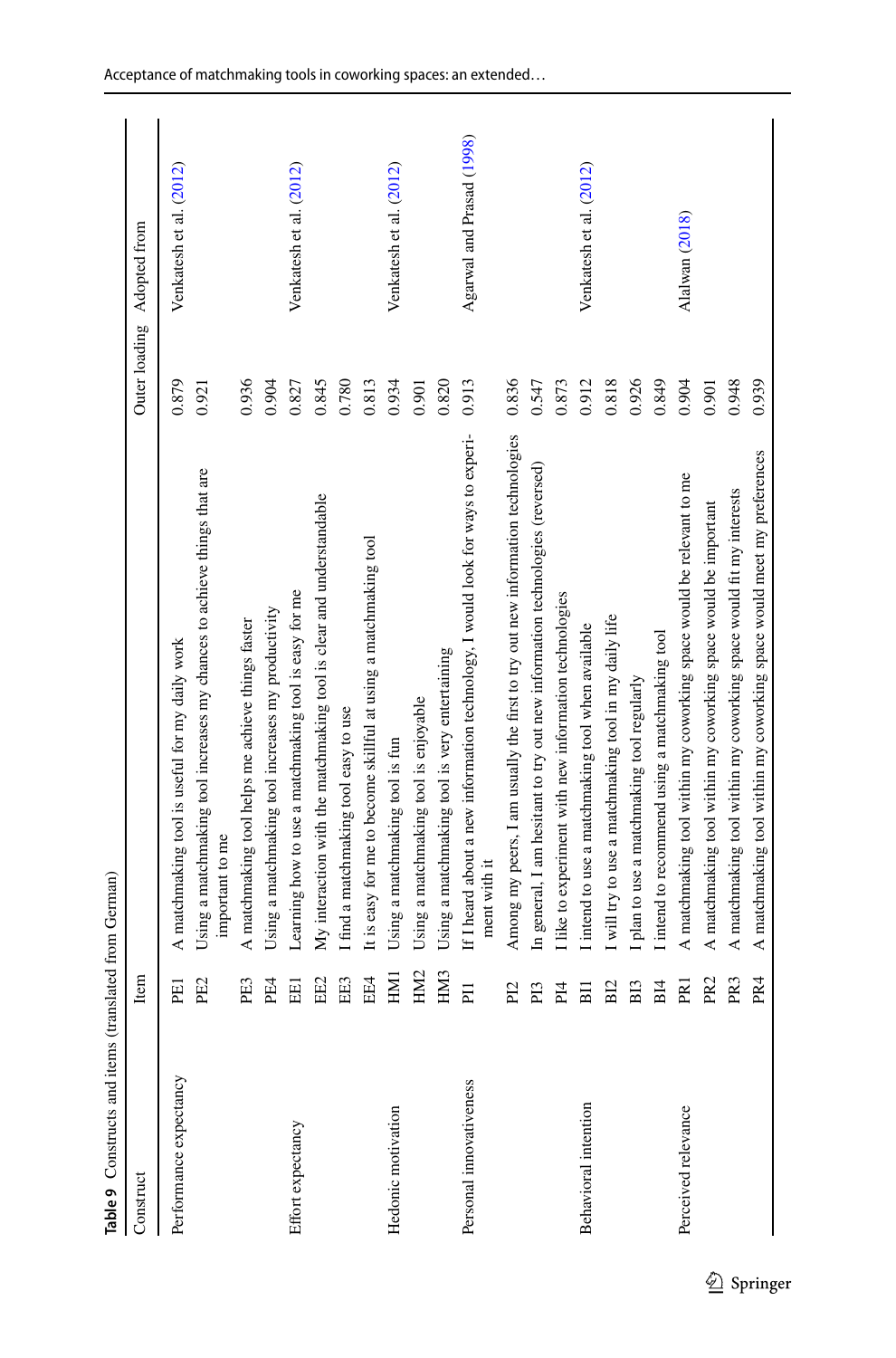Table 9 (continued)

 $\mathcal{L}$  Springer

| Construct                          | Item                                                                   |       | Outer loading Adopted from  |
|------------------------------------|------------------------------------------------------------------------|-------|-----------------------------|
| satisfaction with offline activiti | ies SOA1 I am satisfied with the offered offline activities            | 0.918 | Arbaugh (2000), Liaw (2008) |
|                                    | SOA2 I am satisfied with using my coworking space's offline activities | 0.797 |                             |
|                                    | SOA3 My coworking space's offline activities satisfy my needs          | 0.667 |                             |
| Sense of communit                  | SOC1 I feel like a member of this coworking space                      | 0.925 | Peterson et al. (2008)      |
|                                    | SOC2 I belong to this coworking space                                  | 0.938 |                             |
|                                    | SOC3 I feel connected with my coworking space                          | 0.825 |                             |
|                                    | SOC4 I have good connections with my fellow coworkers                  | 0.603 |                             |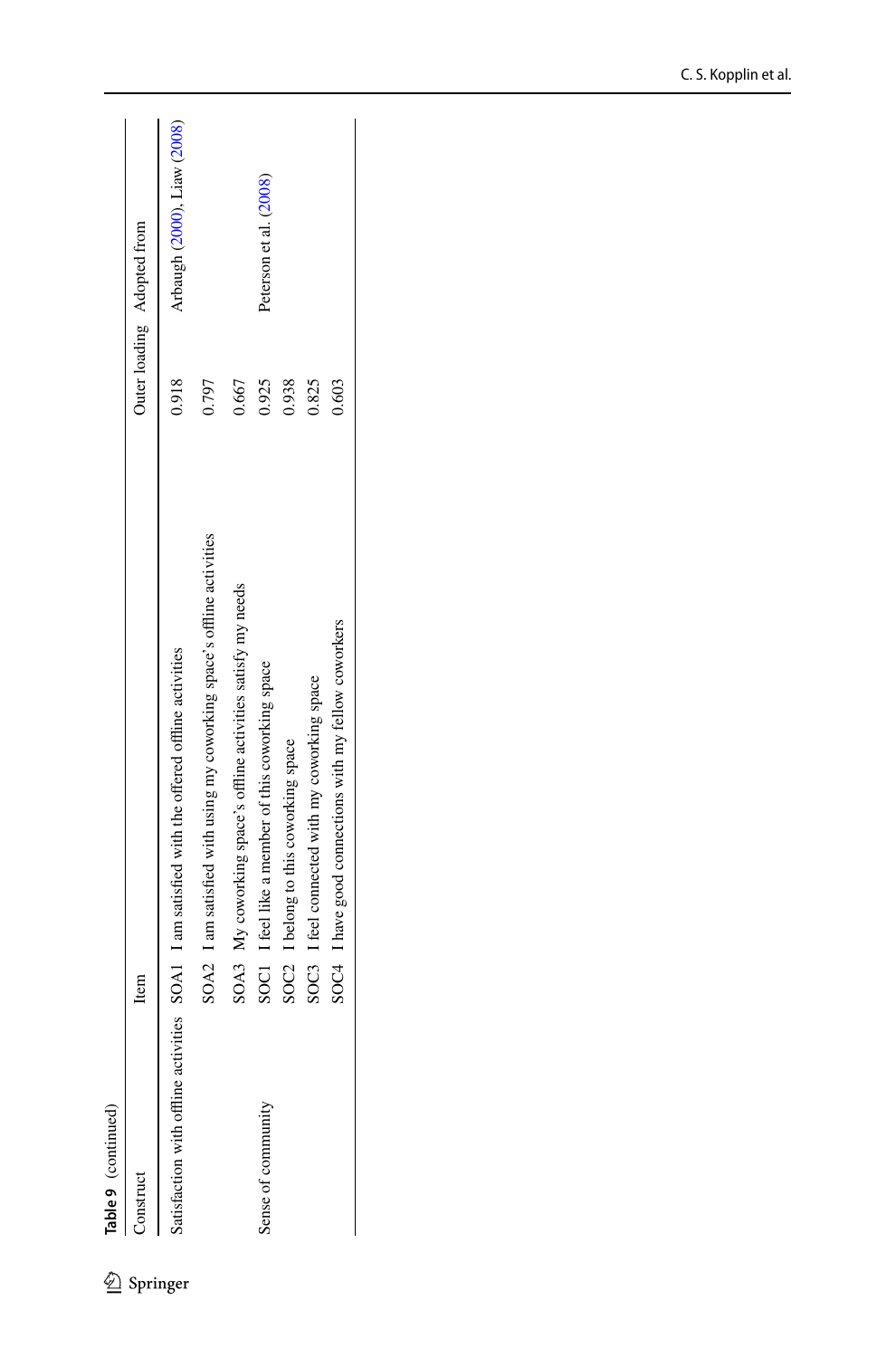<span id="page-26-0"></span>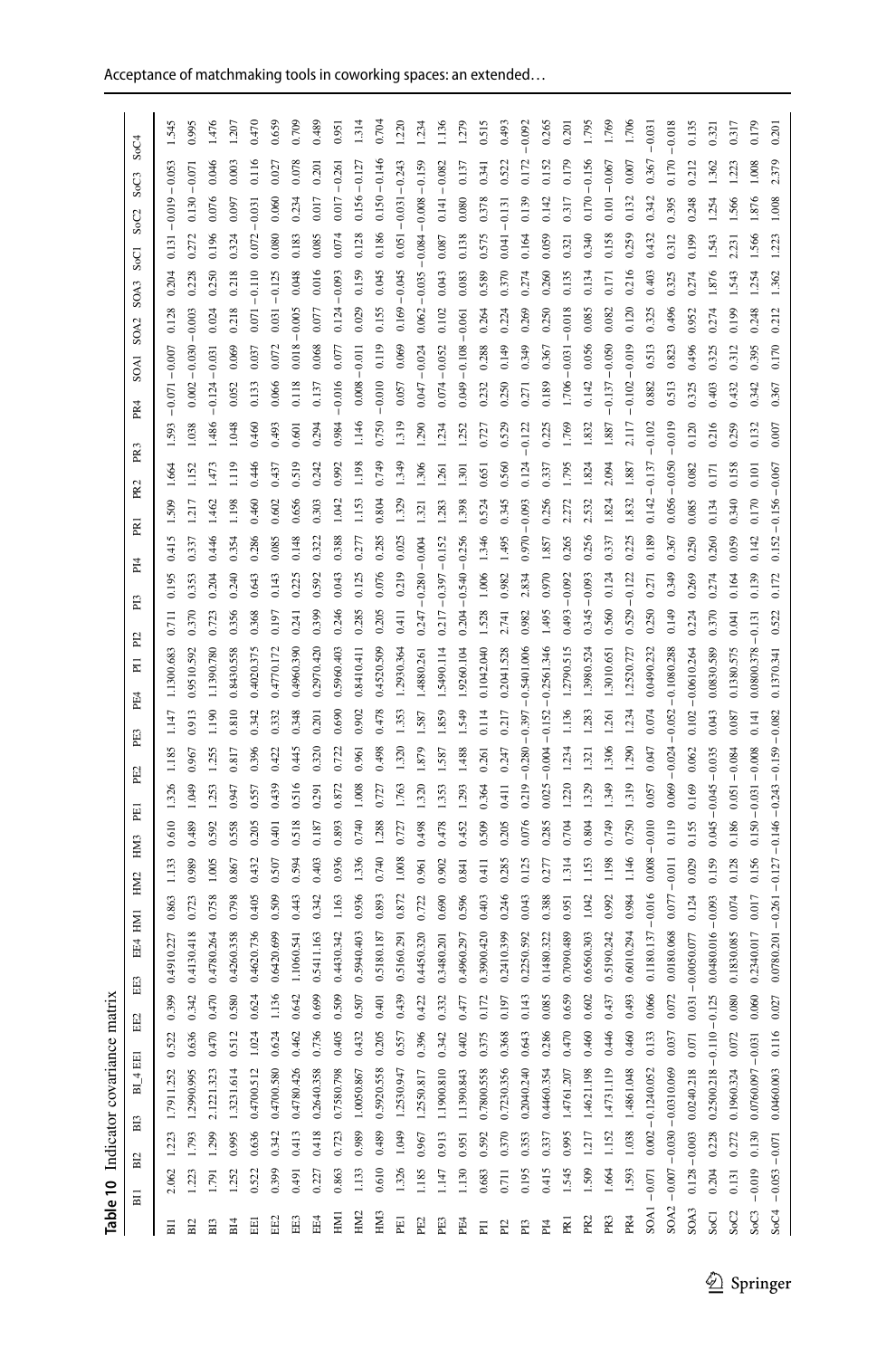# <span id="page-27-0"></span>**Appendix C: Evaluation of the Fornell‑Larcker criterion**

See Table [11](#page-27-2)

<span id="page-27-2"></span>

| <b>Table 11</b> Evaluation of the<br>Fornell-Larcker criterion |            | BI    | EE    | HM    | PE    | PI    | <b>PR</b> | <b>SOA</b> | <b>SOC</b> |
|----------------------------------------------------------------|------------|-------|-------|-------|-------|-------|-----------|------------|------------|
|                                                                | BI         | 0.877 |       |       |       |       |           |            |            |
|                                                                | EE         | 0.437 | 0.816 |       |       |       |           |            |            |
|                                                                | HM         | 0.673 | 0.503 | 0.886 |       |       |           |            |            |
|                                                                | PE         | 0.709 | 0.384 | 0.614 | 0.910 |       |           |            |            |
|                                                                | PI         | 0.340 | 0.275 | 0.262 | 0.065 | 0.805 |           |            |            |
|                                                                | <b>PR</b>  | 0.793 | 0.425 | 0.732 | 0.750 | 0.246 | 0.923     |            |            |
|                                                                | <b>SOA</b> | 0.005 | 0.124 | 0.039 | 0.046 | 0.248 | 0.003     | 0.800      |            |
|                                                                | SOC.       | 0.134 | 0.027 | 0.069 | 0.020 | 0.198 | 0.127     | 0.343      | 0.834      |

# <span id="page-27-1"></span>**Appendix D: Cross‑loadings**

See Table [12](#page-27-3)

#### <span id="page-27-3"></span>**Table 12** Cross-loadings

|                 | BI    | EE    | HM    | PE       | PI       | PR       | <b>SOA</b> | <b>SOC</b> |
|-----------------|-------|-------|-------|----------|----------|----------|------------|------------|
| BI1             | 0.912 | 0.350 | 0.629 | 0.676    | 0.316    | 0.796    | $-0.009$   | 0.079      |
| BI <sub>2</sub> | 0.818 | 0.403 | 0.573 | 0.587    | 0.267    | 0.593    | $-0.005$   | 0.137      |
| BI3             | 0.926 | 0.349 | 0.557 | 0.672    | 0.339    | 0.732    | $-0.062$   | 0.109      |
| BI4             | 0.849 | 0.439 | 0.602 | 0.545    | 0.268    | 0.649    | 0.096      | 0.150      |
| EE1             | 0.438 | 0.827 | 0.361 | 0.342    | 0.293    | 0.328    | 0.126      | $-0.023$   |
| EE2             | 0.349 | 0.845 | 0.451 | 0.317    | 0.112    | 0.370    | 0.070      | $-0.013$   |
| EE3             | 0.356 | 0.780 | 0.494 | 0.348    | 0.207    | 0.426    | 0.084      | 0.094      |
| EE4             | 0.243 | 0.813 | 0.303 | 0.208    | 0.298    | 0.222    | 0.129      | 0.027      |
| HM1             | 0.605 | 0.466 | 0.934 | 0.544    | 0.246    | 0.665    | 0.042      | $-0.002$   |
| HM <sub>2</sub> | 0.716 | 0.496 | 0.901 | 0.651    | 0.220    | 0.753    | 0.011      | 0.102      |
| HM3             | 0.411 | 0.349 | 0.820 | 0.388    | 0.238    | 0.479    | 0.061      | 0.084      |
| PE1             | 0.713 | 0.412 | 0.668 | 0.879    | 0.158    | 0.711    | 0.083      | 0.001      |
| PE <sub>2</sub> | 0.637 | 0.343 | 0.553 | 0.921    | 0.077    | 0.680    | 0.035      | $-0.026$   |
| PE3             | 0.615 | 0.271 | 0.527 | 0.936    | 0.008    | 0.651    | 0.054      | 0.045      |
| PE4             | 0.605 | 0.361 | 0.472 | 0.904    | $-0.020$ | 0.680    | $-0.007$   | 0.057      |
| PI1             | 0.378 | 0.276 | 0.303 | 0.123    | 0.913    | 0.308    | 0.223      | 0.299      |
| PI <sub>2</sub> | 0.269 | 0.209 | 0.152 | 0.134    | 0.836    | 0.212    | 0.173      | 0.072      |
| PI3             | 0.122 | 0.273 | 0.049 | $-0.111$ | 0.547    | $-0.019$ | 0.216      | 0.096      |
| PI <sub>4</sub> | 0.236 | 0.175 | 0.234 | $-0.054$ | 0.873    | 0.144    | 0.222      | 0.091      |
| PR <sub>1</sub> | 0.718 | 0.456 | 0.683 | 0.653    | 0.203    | 0.904    | 0.010      | 0.153      |
| PR <sub>2</sub> | 0.701 | 0.383 | 0.644 | 0.677    | 0.176    | 0.901    | 0.089      | 0.112      |
| PR <sub>3</sub> | 0.774 | 0.346 | 0.698 | 0.729    | 0.272    | 0.948    | $-0.059$   | 0.086      |
| PR4             | 0.735 | 0.384 | 0.679 | 0.709    | 0.254    | 0.939    | $-0.028$   | 0.119      |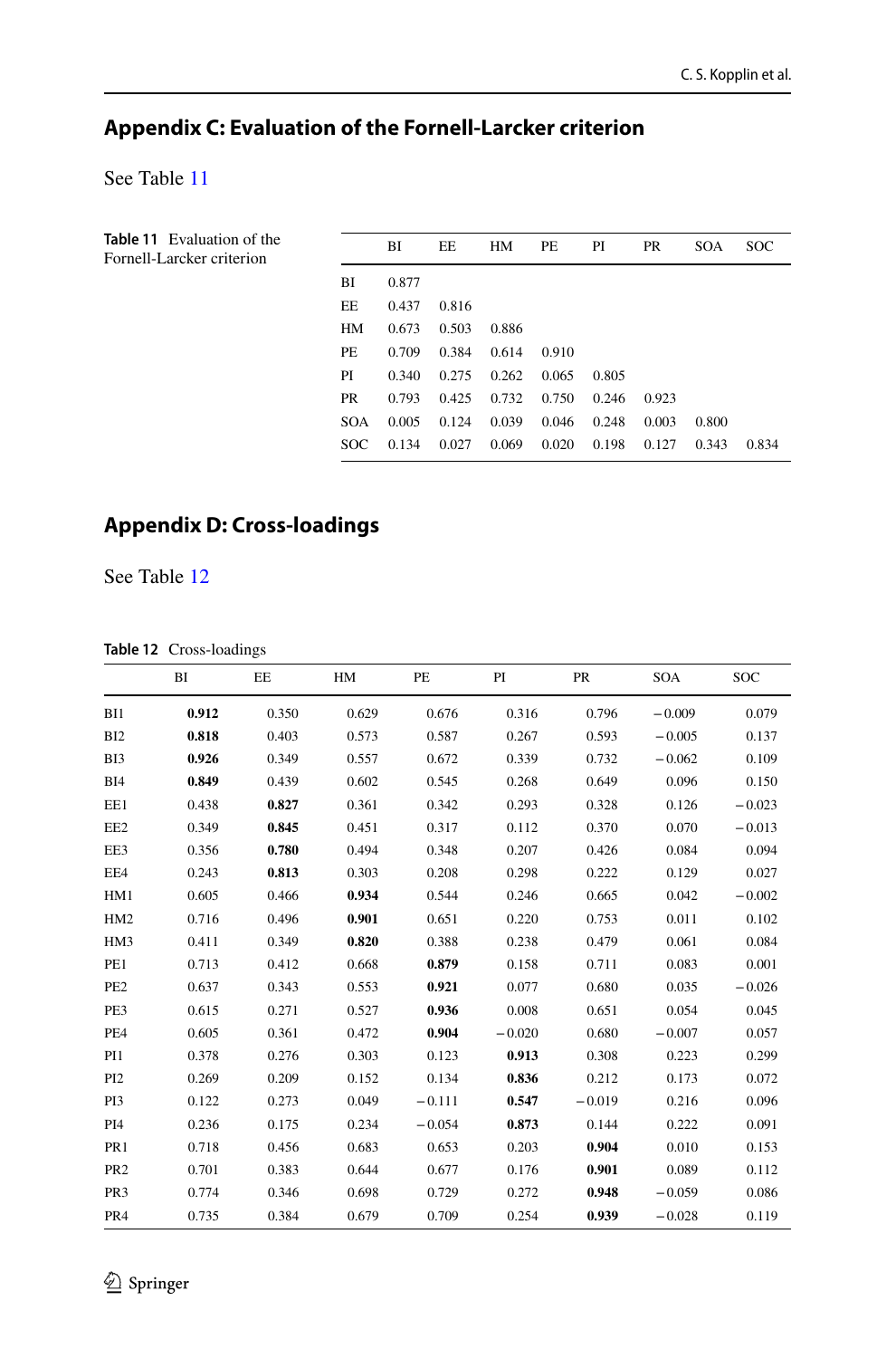|                  | BI       | EE.      | HM       | PE.      | PI    | <b>PR</b> | <b>SOA</b> | <b>SOC</b> |
|------------------|----------|----------|----------|----------|-------|-----------|------------|------------|
| SOA1             | $-0.030$ | 0.141    | $-0.005$ | 0.049    | 0.193 | $-0.029$  | 0.918      | 0.330      |
| SOA <sub>2</sub> | 0.001    | 0.059    | 0.059    | $-0.022$ | 0.251 | $-0.008$  | 0.797      | 0.282      |
| SOA3             | 0.081    | 0.049    | 0.097    | 0.059    | 0.206 | 0.078     | 0.667      | 0.189      |
| SOC <sub>1</sub> | 0.136    | $-0.040$ | 0.029    | 0.005    | 0.243 | 0.112     | 0.332      | 0.925      |
| SOC <sub>2</sub> | 0.128    | 0.084    | 0.082    | 0.026    | 0.146 | 0.129     | 0.301      | 0.938      |
| SOC <sub>3</sub> | 0.043    | 0.063    | 0.076    | 0.025    | 0.103 | 0.076     | 0.306      | 0.825      |
| SOC <sub>4</sub> | $-0.010$ | 0.075    | $-0.117$ | $-0.049$ | 0.161 | $-0.001$  | 0.241      | 0.603      |
|                  |          |          |          |          |       |           |            |            |

#### **Table 12** (continued)

Indicator loadings on their assigned constructs are highlighted in bold

# <span id="page-28-0"></span>**Appendix E: Responses per Coworking Space**

# See Table [13](#page-28-1)

#### <span id="page-28-1"></span>**Table 13** Responses per Coworking Space

| Coworking space                             | Location      | Number of<br>responses |
|---------------------------------------------|---------------|------------------------|
| Alte kliniken coworking wiesbaden           | Wiesbaden     | 1                      |
| Base co-working münchen                     | Munich        | 5                      |
| Betahaus hamburg schanze                    | Hamburg       | $\overline{c}$         |
| Collective.ruhr                             | Essen         | 1                      |
| Coworking 4you                              | Overath       | 1                      |
| Coworking aachen                            | Aachen        | 1                      |
| Cws im.puls                                 | Berlin        | $\overline{c}$         |
| Design offices dusseldorf fürst & friedrich | Dusseldorf    | 1                      |
| Design offices leipziger platz              | <b>Berlin</b> | $\overline{c}$         |
| Edurent regensburg                          | Regensburg    | 3                      |
| Engelnest coworking                         | <b>Berlin</b> | 1                      |
| Factory görlitzer park                      | <b>Berlin</b> | 4                      |
| Fleet7 kiel                                 | Kiel          | 3                      |
| Heartspace                                  | Berlin        | $\overline{c}$         |
| Impacthub stuttgart                         | Stuttgart     | 1                      |
| Kiezbüro jägerstrasse                       | <b>Berlin</b> | 1                      |
| Kiezbüro neustrelitz                        | <b>Berlin</b> | 1                      |
| Mietwerk potsdam                            | Potsdam       | 1                      |
| Nunzig aachen                               | Aachen        | 1                      |
| Raumzeit                                    | Hannover      | 3                      |
| Regus berlin leuchtenfabrik                 | Berlin        | 1                      |
| Ruca                                        | Tübungen      | 1                      |
| Space shack                                 | <b>Berlin</b> | 10                     |
| Spaces alte post                            | <b>Berlin</b> | 3                      |
| Spaces düsseldorf andreas quartier          | Dusseldorf    | 1                      |
| Spaces kennedydamm                          | Dusseldorf    | 1                      |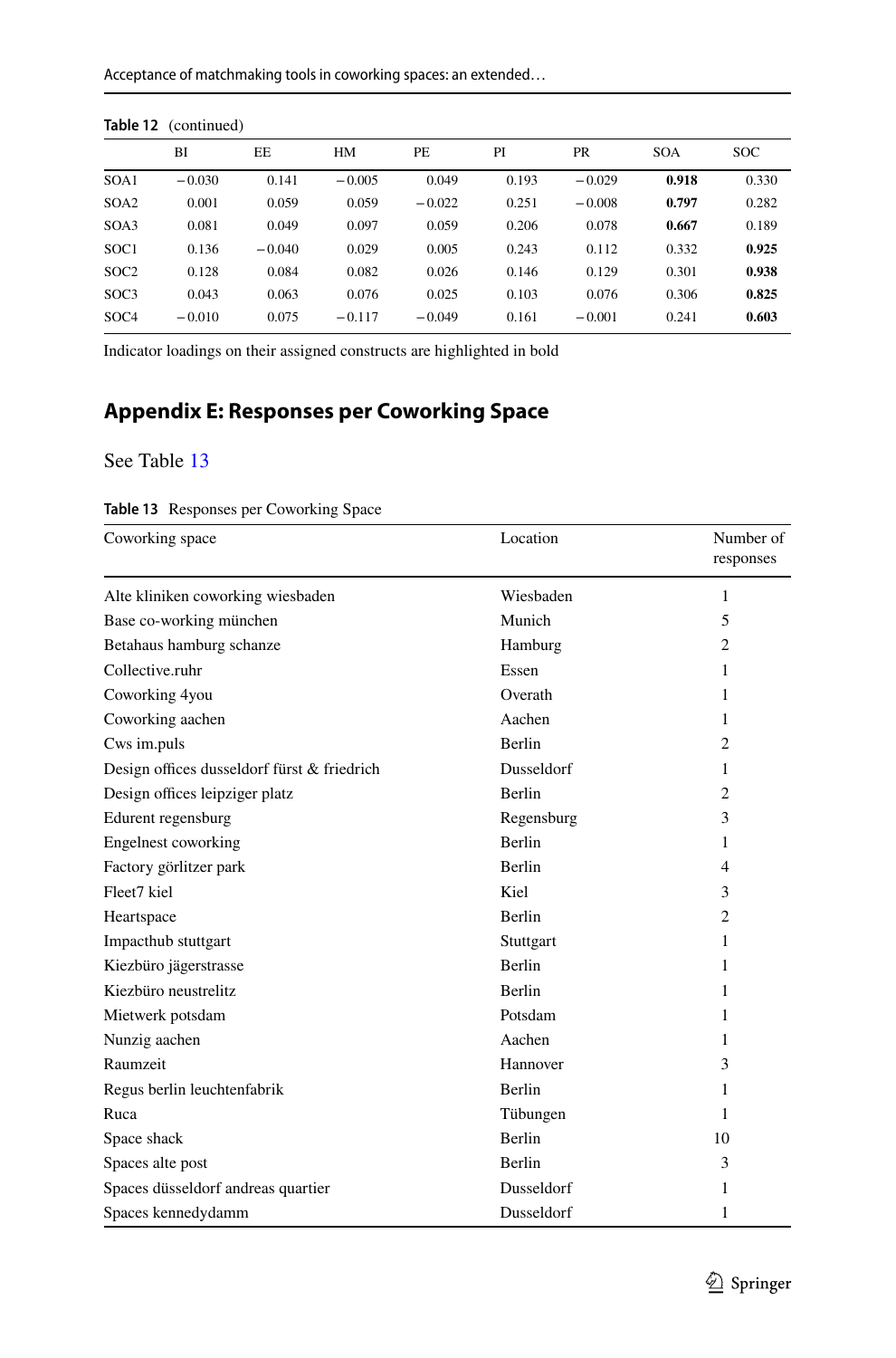| Coworking space                     | Location          | Number of<br>responses |
|-------------------------------------|-------------------|------------------------|
| St. Oberholz                        | Berlin            | 3                      |
| Think space                         | <b>Berlin</b>     |                        |
| Tinktank                            | Heidelberg        | 1                      |
| Trafo braunschwerig                 | Braunschweig      | 4                      |
| Tuesday coworking                   | <b>Berlin</b>     | 4                      |
| Wework münchen                      | Munich            | 1                      |
| Wework oskar von miller münchen     | Munich            |                        |
| Wework stralauer allee münchen      | Munich            | 1                      |
| Wework taunusanlage                 | Frankfurt         | 2                      |
| Wework warschauer platz             | <b>Berlin</b>     |                        |
| Wexelwirken                         | Reutlingen        | 3                      |
| Workrepublic düsseldorf medienhafen | <b>Dusseldorf</b> | 4                      |
| Workrepublic hamburg neuer dovenhof | Hamburg           | 3                      |
| Workrepublic hamburg neuer wall     | Hamburg           | 6                      |
| Workrepublic viktualienmarkt        | Munich            | 1                      |
| Worgs aachen                        | Aachen            |                        |
| Zammwerk chemnitz                   | Chemnitz          | 1                      |

**Funding** Open Access funding enabled and organized by Projekt DEAL. This research did not receive any specifc grant from funding agencies in the public, commercial, or not-for-proft sectors.

**Data availability** No data is provided.

#### **Declarations**

**Table 13** (continued)

**Confict of interest** The authors disclose that they have no confict of interest.

**Open Access** This article is licensed under a Creative Commons Attribution 4.0 International License, which permits use, sharing, adaptation, distribution and reproduction in any medium or format, as long as you give appropriate credit to the original author(s) and the source, provide a link to the Creative Commons licence, and indicate if changes were made. The images or other third party material in this article are included in the article's Creative Commons licence, unless indicated otherwise in a credit line to the material. If material is not included in the article's Creative Commons licence and your intended use is not permitted by statutory regulation or exceeds the permitted use, you will need to obtain permission directly from the copyright holder. To view a copy of this licence, visit [http://creativecommons.org/licen](http://creativecommons.org/licenses/by/4.0/) [ses/by/4.0/](http://creativecommons.org/licenses/by/4.0/).

# **References**

<span id="page-29-0"></span>Agarwal R, Karahanna E (2000) time fies when you're having fun: cognitive absorption and beliefs about information technology usage. MIS Q 24:665–694.<https://doi.org/10.2307/3250951>

<span id="page-29-1"></span>Agarwal R, Prasad J (1998) A conceptual and operational defnition of personal innovativeness in the domain of information technology. Inf Syst Res 9:204–215. <https://doi.org/10.1287/isre.9.2.204>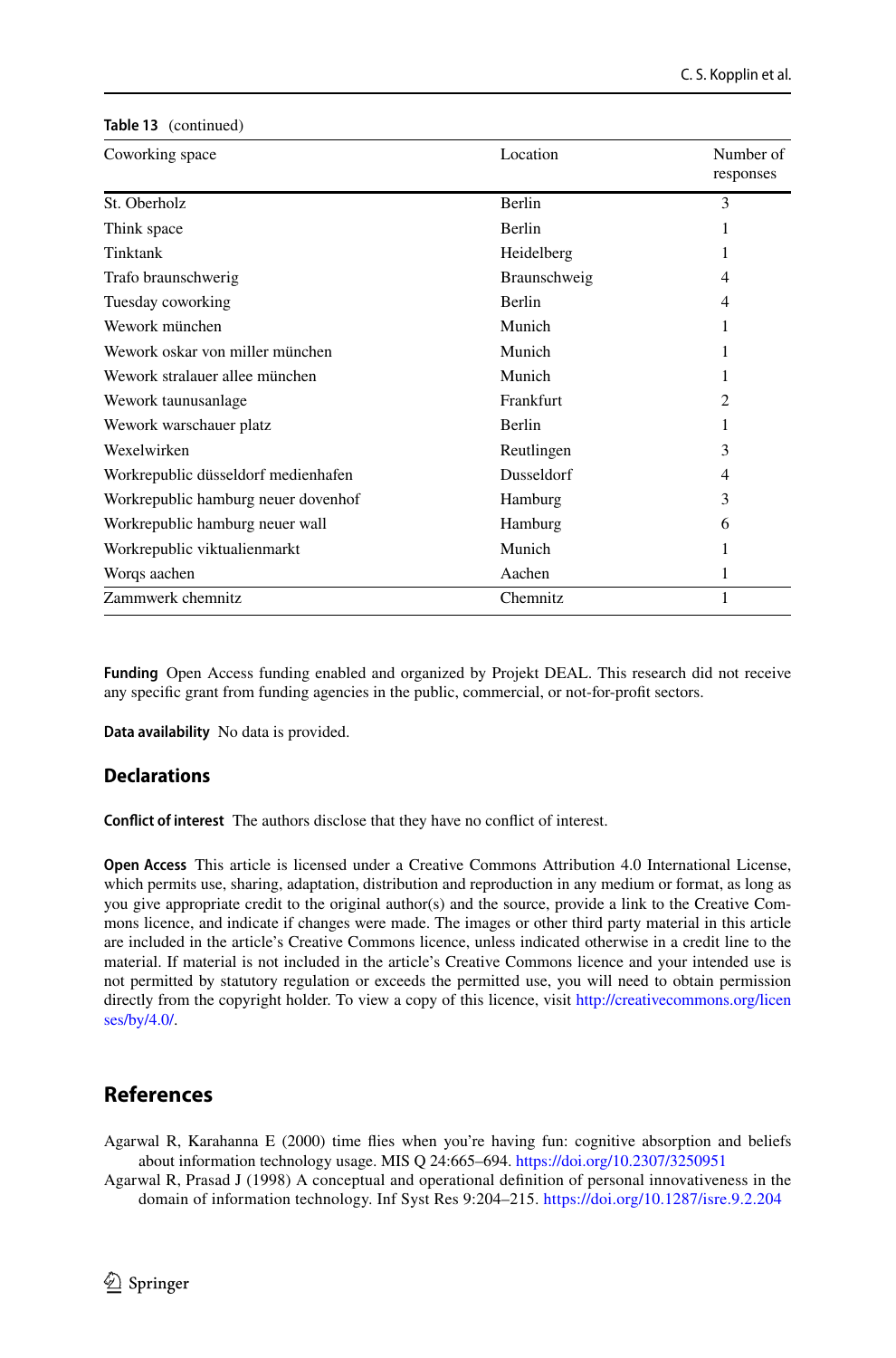- <span id="page-30-16"></span>Alalwan AA (2018) Investigating the impact of social media advertising features on customer purchase intention. Int J Inf Manag 42:65–77. <https://doi.org/10.1016/j.ijinfomgt.2018.06.001>
- <span id="page-30-17"></span>Arbaugh JB (2000) Virtual classroom characteristics and student satisfaction with internet-based MBA courses. J Manag Educ 24:32–54. <https://doi.org/10.1177/105256290002400104>
- <span id="page-30-10"></span>Belk R (2014) You are what you can access: sharing and collaborative consumption online. J Bus Res 67:1595–1600. <https://doi.org/10.1016/j.jbusres.2013.10.001>
- <span id="page-30-12"></span>Bhattacherjee A, Sanford C (2006) Infuence processes for information technology acceptance: an elaboration likelihood model. MIS Q 30:805–825. <https://doi.org/10.2307/25148755>
- <span id="page-30-8"></span>Bianchi F, Casnici N, Squazzoni F (2018) Solidarity as a byproduct of professional collaboration: social support and trust in a coworking space. Soc Networks 54:61–72. [https://doi.org/10.1016/j.](https://doi.org/10.1016/j.socnet.2017.12.002) [socnet.2017.12.002](https://doi.org/10.1016/j.socnet.2017.12.002)
- <span id="page-30-15"></span>Bilandzic M, Foth M (2013) Libraries as coworking spaces: understanding user motivations and perceived barriers to social learning. Library Hi Tech.<https://doi.org/10.1108/07378831311329040>
- <span id="page-30-3"></span>Blagoev B, Costas J, Kärreman D (2019) 'We are all herd animals': community and organizationality in coworking spaces. Organization 26:894–916. <https://doi.org/10.1177/1350508418821008>
- <span id="page-30-2"></span>Bouncken RB, Aslam MM (2019) Understanding knowledge exchange processes among diverse users of coworking-spaces. J Knowl Manag 23:2067–2085. <https://doi.org/10.1108/JKM-05-2018-0316>
- <span id="page-30-0"></span>Bouncken RB, Reuschl AJ (2018) Coworking-spaces: how a phenomenon of the sharing economy builds a novel trend for the workplace and for entrepreneurship. Rev Manag Sci 12:317–334. <https://doi.org/10.1007/s11846-016-0215-y>
- <span id="page-30-19"></span>Bouncken RB, Laudien SM, Fredrich V, Görmar L (2018) Coopetition in coworking-spaces: value creation and appropriation tensions in an entrepreneurial space. Rev Manag Sci 12:385–410. <https://doi.org/10.1007/s11846-017-0267-7>
- <span id="page-30-1"></span>Bouncken RB, Ratzmann M, Barwinski R, Kraus S (2020a) Coworking spaces: empowerment for entrepreneurship and innovation in the digital and sharing economy. J Bus Res 114:102–110. <https://doi.org/10.1016/j.jbusres.2020.03.033>
- <span id="page-30-4"></span>Bouncken RB, Aslam MM, Qiu Y (2020b) Coworking spaces: Understanding, using, and managing sociomateriality. Bus Horiz 64:119–130. <https://doi.org/10.1016/j.bushor.2020.09.010>
- <span id="page-30-5"></span>Bouncken RB, Tiberius V (2021) Legitimacy processes and trajectories of co-prosumption services: insights from coworking spaces. J Serv Res (accepted).
- <span id="page-30-21"></span>Brown J (2017) Curating the "Third Place"? Coworking and the mediation of creativity. Geoforum 82:112–126. <https://doi.org/10.1016/j.geoforum.2017.04.006>
- <span id="page-30-11"></span>Campbell DE, Wright RT (2008) Shut-UP I don't care: understanding the role of relevance and interactivity on customer attitudes toward repetitive online advertising. J Electron Commer Res 9:62–76
- <span id="page-30-14"></span>Capdevila I (2013) Knowledge dynamics in localized communities: coworking spaces as microclusters. Available at SSRN 2414121
- <span id="page-30-13"></span>Celsi RL, Olson JC (1988) The role of involvement in attention and comprehension processes. J Consum Res 15:210.<https://doi.org/10.1086/209158>
- <span id="page-30-22"></span>Colleoni E, Arvidsson A (2015) La partecipazione dei giovani al mercato del lavoro: il ruolo dei coworking space per i giovani freelance. L. Manzo (a cura di), MI Generation. Il Piano Di Governance Delle Politiche Giovanili Della Città Di Milano 2013–2014:141–189
- <span id="page-30-24"></span>Corbin JM, Strauss A (1990) Grounded theory research: Procedures, canons, and evaluative criteria. Qual Sociol 13:3–21
- <span id="page-30-18"></span>de Guinea AO, Markus ML (2009) Why break the habit of a lifetime? Rethinking the roles of intention, habit, and emotion in continuing information technology use. MIS Q 33:433–444. [https://doi.org/10.](https://doi.org/10.2307/20650303) [2307/20650303](https://doi.org/10.2307/20650303)
- <span id="page-30-23"></span>De Peuter G, Cohen NS, Saraco F (2017) The ambivalence of coworking: On the politics of an emerging work practice. Eur J Cult Stud 20:687–706
- <span id="page-30-9"></span>DeGuzman GV, Tang AI (2011) Working in the unoffice: A guide to coworking for indie workers, small businesses, and nonprofts. Night Owls Press LLC
- <span id="page-30-7"></span>Dul J (2016a) Identifying single necessary conditions with NCA and fsQCA. J Bus Res 69:1516– 1523. <https://doi.org/10.1016/j.jbusres.2015.10.134>
- <span id="page-30-20"></span>Dul J (2016b) Necessary condition analysis (NCA) logic and methodology of "necessary but not suffcient" causality. Organ Res Methods 19:10–52. <https://doi.org/10.1177/1094428115584005>
- <span id="page-30-6"></span>Endres H, Huesig S, Pesch R (2021) Digital innovation management for entrepreneurial ecosystems: services and functionalities as drivers of innovation management software adoption. Rev Manag Sci <https://doi.org/10.1007/s11846-021-00441-4>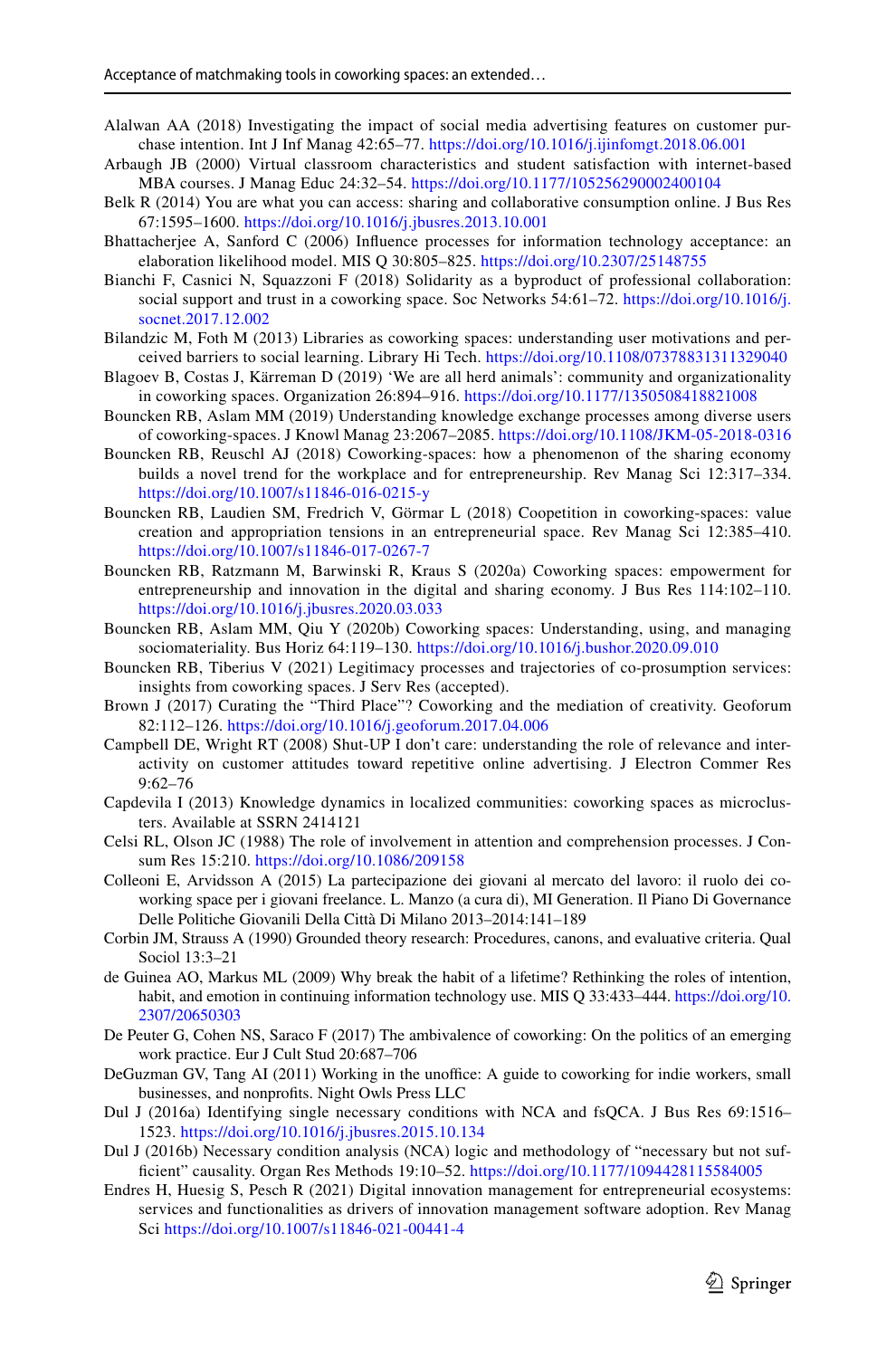- <span id="page-31-11"></span>Fishbein M, Ajzen I (1975) Belief, attitude, intention, and behavior: an introduction to theory and research. Addison-Wesley
- <span id="page-31-6"></span>Flynn LR, Goldsmith RE (1993) A validation of the Goldsmith and Hofacker innovativeness scale. Educ Psychol Meas 53:1105–1116. <https://doi.org/10.1177/0013164493053004023>

<span id="page-31-4"></span>Gandini A (2015) The rise of coworking spaces: a literature review. ephemera 15:193

- <span id="page-31-0"></span>Garrett LE, Spreitzer GM, Bacevice PA (2017) Co-constructing a sense of community at work: the emergence of community in coworking spaces. Organ Stud 38:821–842. [https://doi.org/10.1177/](https://doi.org/10.1177/0170840616685354) [0170840616685354](https://doi.org/10.1177/0170840616685354)
- <span id="page-31-1"></span>Gerdenitsch C, Scheel TE, Andorfer J, Korunka C (2016) Coworking spaces: a source of social support for independent professionals. Front Psychol 7:581. [https://doi.org/10.3389/fpsyg.2016.](https://doi.org/10.3389/fpsyg.2016.00581) [00581](https://doi.org/10.3389/fpsyg.2016.00581)
- <span id="page-31-17"></span>Gudergan SP, Ringle CM, Wende S, Will A (2008) Confrmatory tetrad analysis in PLS path modeling. J Bus Res 61:1238–1249. <https://doi.org/10.1016/j.jbusres.2008.01.012>
- <span id="page-31-19"></span>Hair JF, Risher JJ, Sarstedt M, Ringle CM (2019) When to use and how to report the results of PLS-SEM. Eur Bus Rev 33:2–24. <https://doi.org/10.1108/EBR-11-2018-0203>
- <span id="page-31-18"></span>Hair JF, Howard MC, Nitzl C (2020) Assessing measurement model quality in PLS-SEM using confrmatory composite analysis. J Bus Res 109:101–110. <https://doi.org/10.1016/j.jbusres.2019.11.069>
- <span id="page-31-20"></span>Hair JF, Hult GTM, Ringle C, Sarstedt M (2016) A primer on partial least squares structural equation modeling (PLS-SEM). Sage publications
- <span id="page-31-5"></span>Harris J, Ives B, Junglas I (2012) IT consumerization: When gadgets turn into enterprise IT tools. MIS Q Exec 11:99–112
- <span id="page-31-22"></span>Henseler J, Ringle CM, Sarstedt M (2015a) A new criterion for assessing discriminant validity in variance-based structural equation modeling. J Acad Mark Sci 43:115–135. [https://doi.org/10.1007/](https://doi.org/10.1007/s11747-014-0403-8) [s11747-014-0403-8](https://doi.org/10.1007/s11747-014-0403-8)
- <span id="page-31-21"></span>Henseler J, Ringle CM, Sarstedt M (2015b) A new criterion for assessing discriminant validity in variance-based structural equation modeling. J Acad Mark Sci 43:115–135
- <span id="page-31-23"></span>Hong W, Chan FKY, Thong JYL, Chasalow LC, Dhillon G (2014) A framework and guidelines for context-specifc theorizing in information systems research. Inf Syst Res 25:111–136. [https://doi.org/](https://doi.org/10.1287/isre.2013.0501) [10.1287/isre.2013.0501](https://doi.org/10.1287/isre.2013.0501)
- <span id="page-31-10"></span>Hu PJ-H, Clark THK, Ma WW (2003) Examining technology acceptance by school teachers: a longitudinal study. Inf Manag 41:227–241. [https://doi.org/10.1016/S0378-7206\(03\)00050-8](https://doi.org/10.1016/S0378-7206(03)00050-8)
- <span id="page-31-2"></span>Huesig S, Endres H (2019) Exploring the digital innovation process: the role of functionality for the adoption of innovation management software by innovation managers. Eur J Innov Manag 22:302– 314.<https://doi.org/10.1108/EJIM-02-2018-0051>
- <span id="page-31-7"></span>Jackson JD, Yi MY, Park JS (2013) An empirical test of three mediation models for the relationship between personal innovativeness and user acceptance of technology. Inf Manag 50:154–161. [https://](https://doi.org/10.1016/j.im.2013.02.006) [doi.org/10.1016/j.im.2013.02.006](https://doi.org/10.1016/j.im.2013.02.006)
- <span id="page-31-14"></span>Jasperson J, Carter PE, Zmud RW (2005) A comprehensive conceptualization of post-adoptive behaviors associated with information technology enabled work systems. MIS Q 29:525–557. [https://doi.org/](https://doi.org/10.2307/25148694) [10.2307/25148694](https://doi.org/10.2307/25148694)
- <span id="page-31-9"></span>Jung A-R (2017) The infuence of perceived ad relevance on social media advertising: an empirical examination of a mediating role of privacy concern. Comput Hum Behav 70:303–309. [https://doi.org/10.](https://doi.org/10.1016/j.chb.2017.01.008) [1016/j.chb.2017.01.008](https://doi.org/10.1016/j.chb.2017.01.008)
- <span id="page-31-16"></span>Kock N (2015) Common method bias in PLS-SEM: a full collinearity assessment approach. Int J e-Collab (IJeC) 11:1–10. <https://doi.org/10.4018/ijec.2015100101>
- <span id="page-31-3"></span>Kopplin CS (2020) Two heads are better than one: matchmaking tools in coworking spaces. Rev Manag Sci 15:1045–1069.<https://doi.org/10.1007/s11846-020-00382-4>
- <span id="page-31-13"></span>Liaw S-S (2008) Investigating students' perceived satisfaction, behavioral intention, and efectiveness of e-learning: a case study of the Blackboard system. Comput Educ 51:864–873. [https://doi.org/10.](https://doi.org/10.1016/j.compedu.2007.09.005) [1016/j.compedu.2007.09.005](https://doi.org/10.1016/j.compedu.2007.09.005)
- <span id="page-31-15"></span>Limayem M, Hirt SG, Cheung CMK (2007) How habit limits the predictive power of intention: the case of information systems continuance. MIS Q 31:705–737.<https://doi.org/10.2307/25148817>
- <span id="page-31-8"></span>Lu J, Yao JE, Yu C-S (2005) Personal innovativeness, social infuences and adoption of wireless Internet services via mobile technology. J Strateg Inf Syst 14:245–268
- <span id="page-31-12"></span>Madden TJ, Ellen PS, Ajzen I (1992) A comparison of the theory of planned behavior and the theory of reasoned action. Pers Soc Psychol Bull 18:3–9
- <span id="page-31-25"></span><span id="page-31-24"></span>McRobbie A (2018) Be creative: making a living in the new culture industries. Wiley Merkel J (2015) Coworking in the city. Ephemera 15:121–139